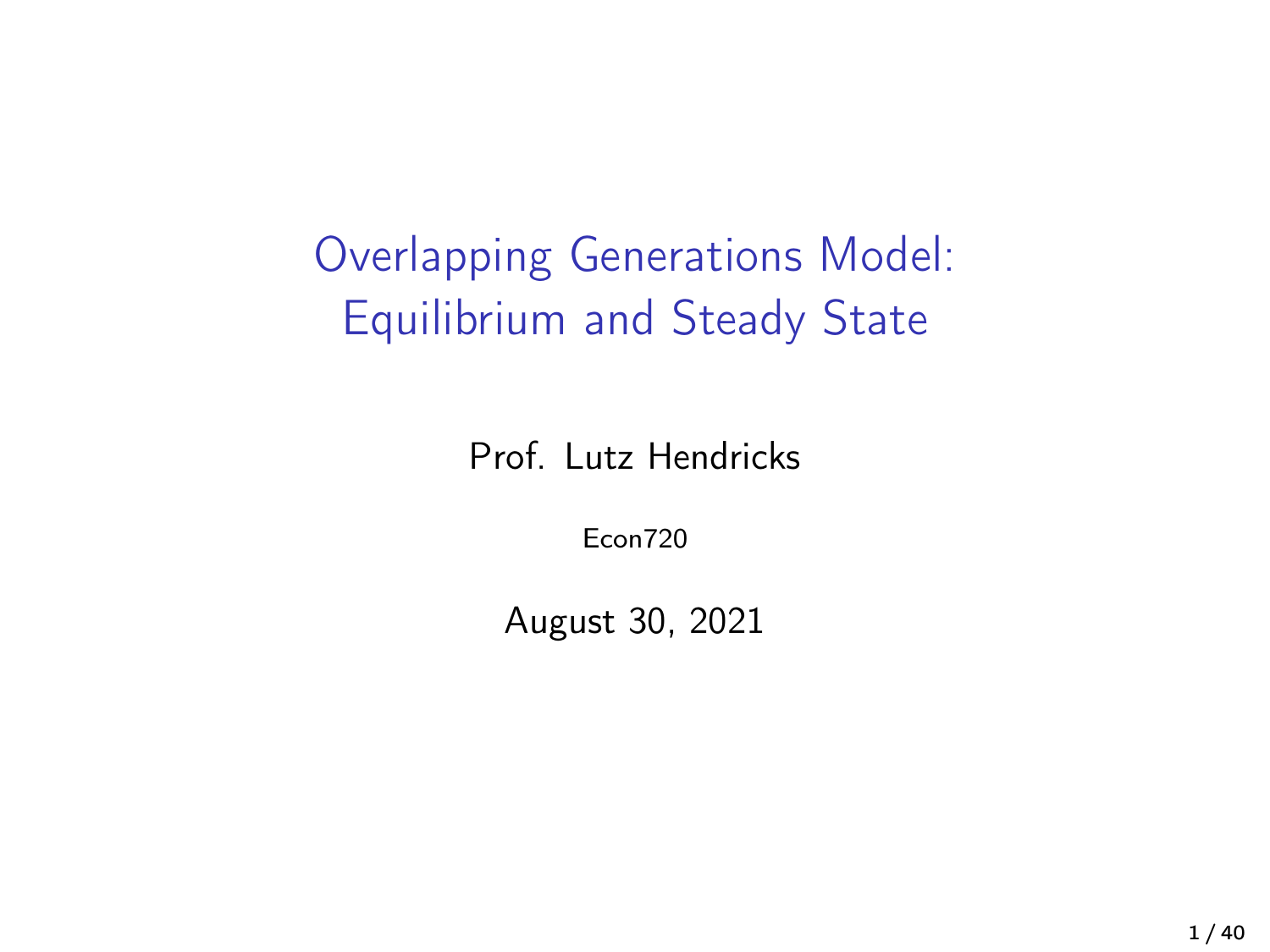We study the equilibrium of the OLG production economy

- 1. Dynamics of capital accumulation
- 2. Steady state
- 3. Dynamic efficiency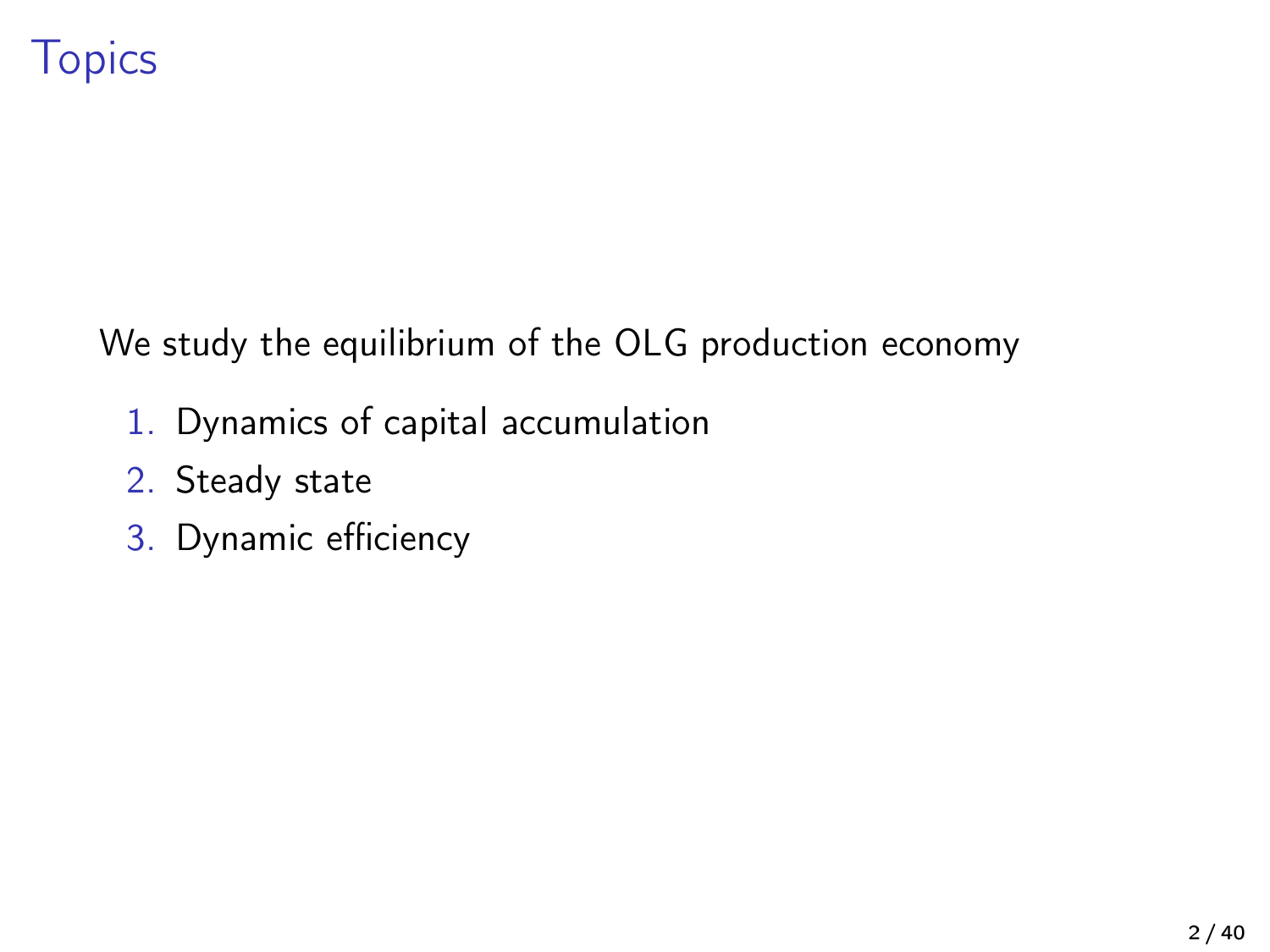### Competitive Equilibrium

Recall the equilibrium definition for the production economy:

An allocation:  $(c_t^y, c_t^o, s_t, b_t, K_t, L_t)$ Prices:  $(q_t, r_t, w_t)$ 

That satisfy:

- $\triangleright$  the household EE and budget constraints (3 equations)
- $\triangleright$  the firm's FOCs (2 equations)
- $\triangleright$  the market clearing conditions (4 equations)
- $\triangleright$  identity:  $r = q \delta$ .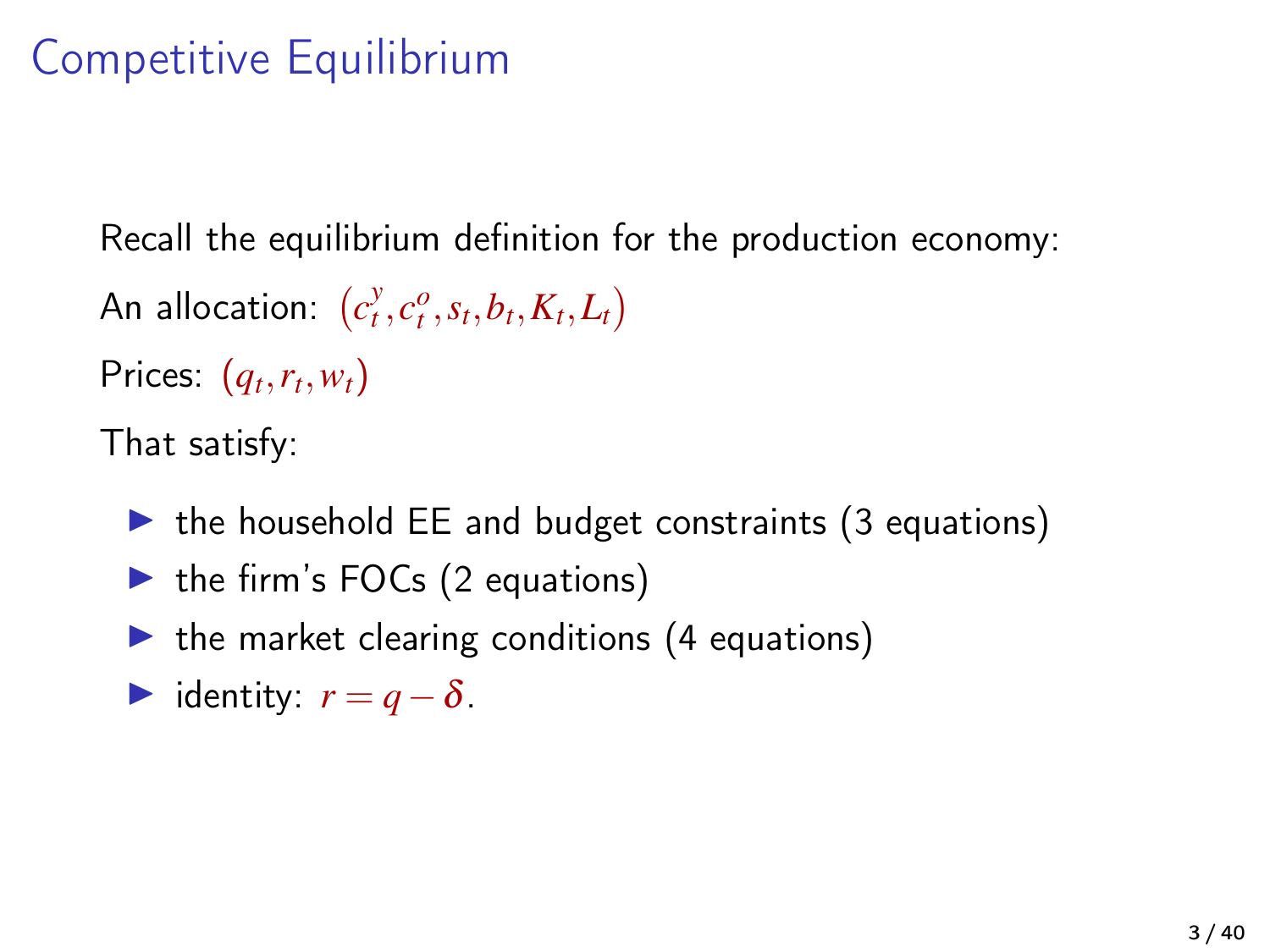# Saving Function and Dynamics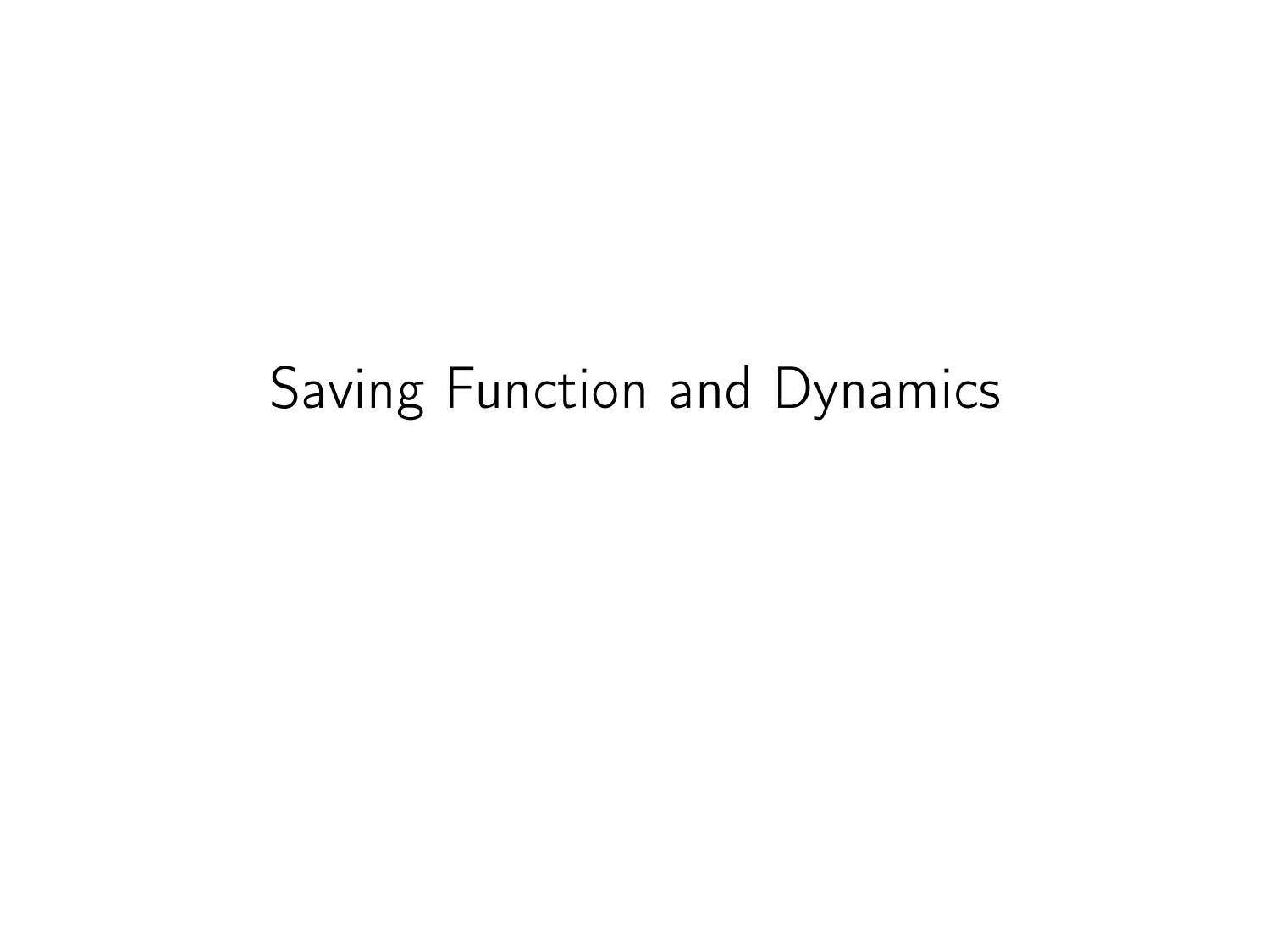### Saving Function and Dynamics

We need to describe how the economy evolves over time.

We derive a difference equation (a law of motion) for the economy's state variables.

What are the state variables?

- $\triangleright$  Variables carried over into the current period from the last period.
- $\triangleright$  Variables that are predetermind in the current period.

Here: the state variable is  $K_t$ .

More conveniently, we use  $k_t = K_t/N_t$  as the state variable.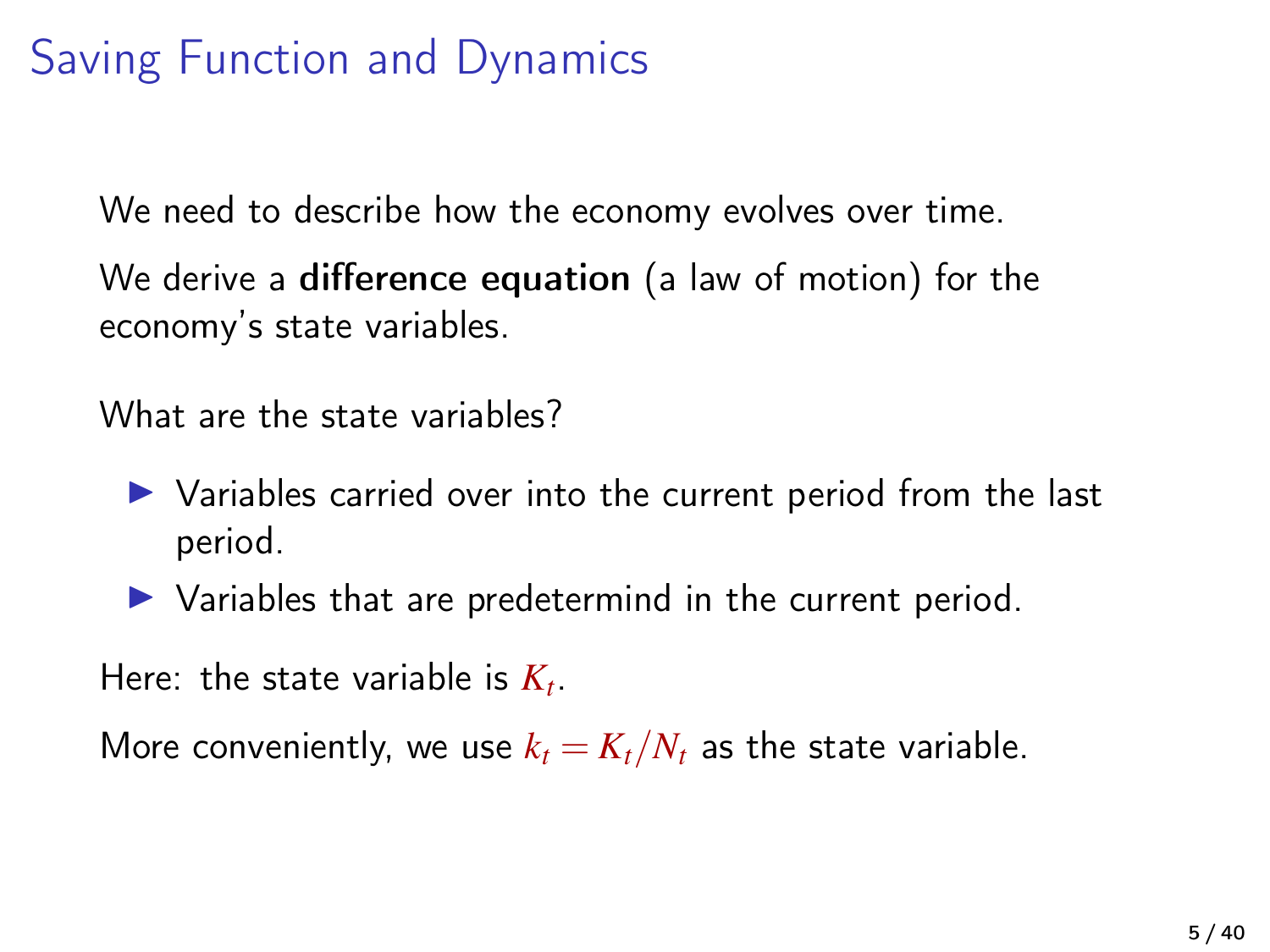#### Saving Function and Dynamics

The evolution is  $k$  is characterized by the capital market clearing condition  $K_{t+1} = N_t s_{t+1}$  or

$$
K_{t+1}/N_{t+1} = N_t/N_{t+1} \cdot s_{t+1}
$$
  
(1+n)  $k_{t+1} = s_{t+1}$  (1)

together with the household saving function

$$
s_{t+1} = s(w_t, r_{t+1}) \tag{2}
$$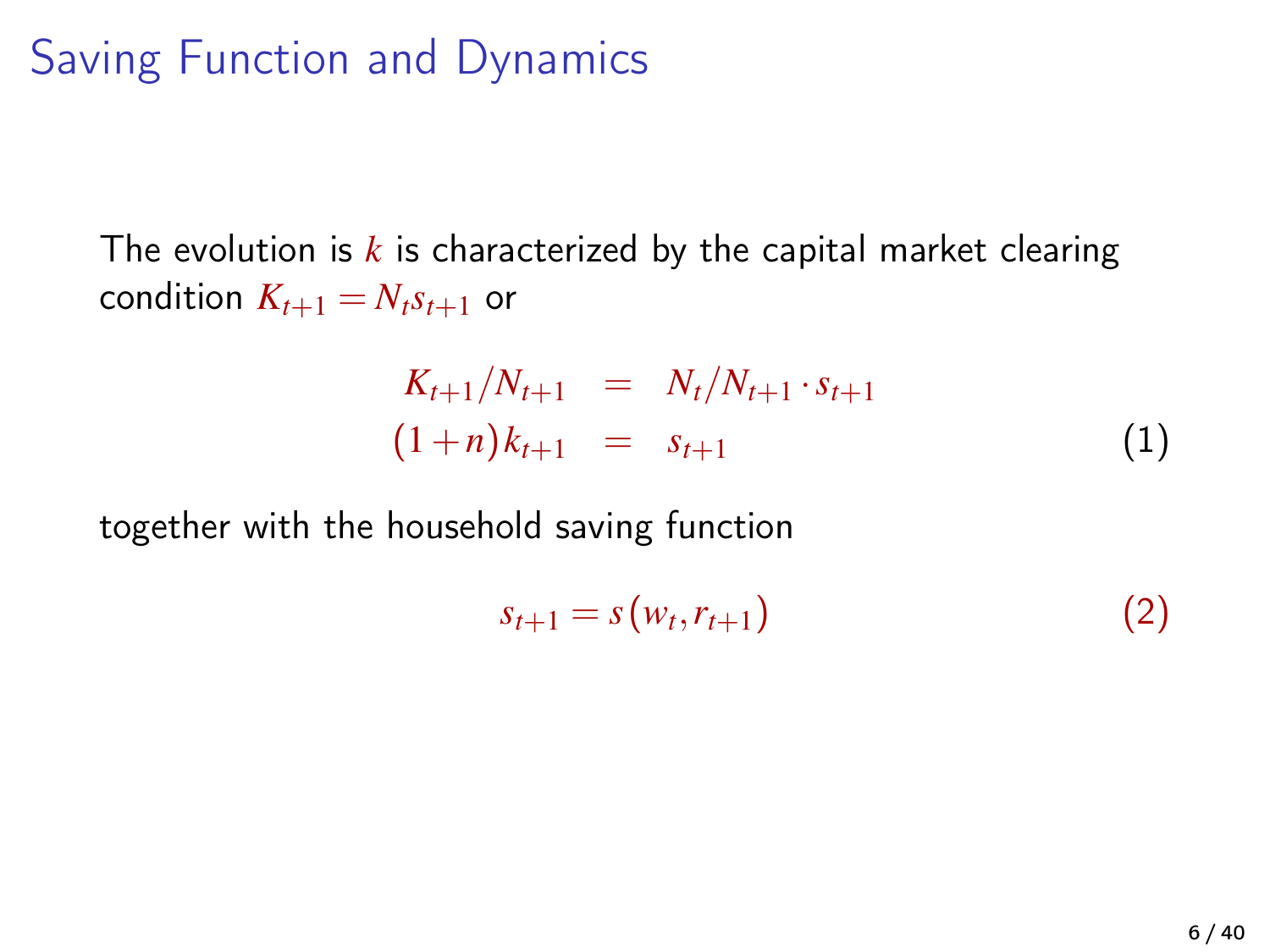#### Saving function

Start from the Euler equation

$$
\beta(1 + r_{t+1})u'(c_{t+1}^o) = u'(c_t^v)
$$

Substitute in the budget constraints for both ages:

$$
\beta(1+r_{t+1})u'([1+r_{t+1}]s_{t+1})=u'(w_t-s_{t+1})
$$

This implicitly defines a saving function

$$
s_{t+1} = s(w_t, r_{t+1}) \tag{3}
$$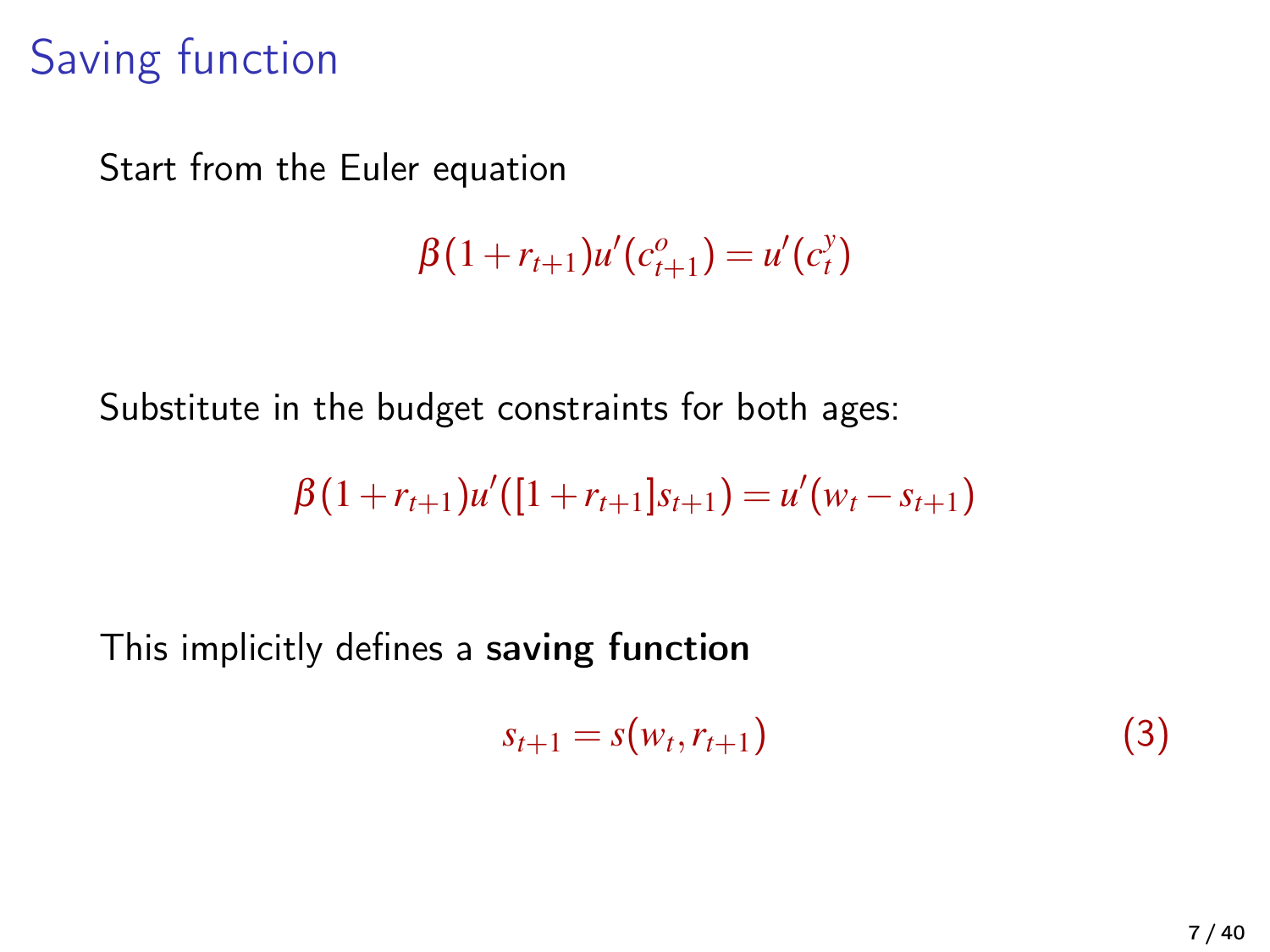# Log utility example

 $u(c) = \ln c$  $u'(c) = 1/c$ 

Euler equation:

$$
1/c_t^y = \beta \left(1 + r_{t+1}\right) \frac{1}{c_{t+1}^o} \tag{4}
$$

#### Apply the budget constraints

$$
\frac{\beta(1+r_{t+1})}{(1+r_{t+1})s_{t+1}} = \frac{1}{w_t - s_{t+1}} \implies s_{t+1} = w_t \beta / (1+\beta)
$$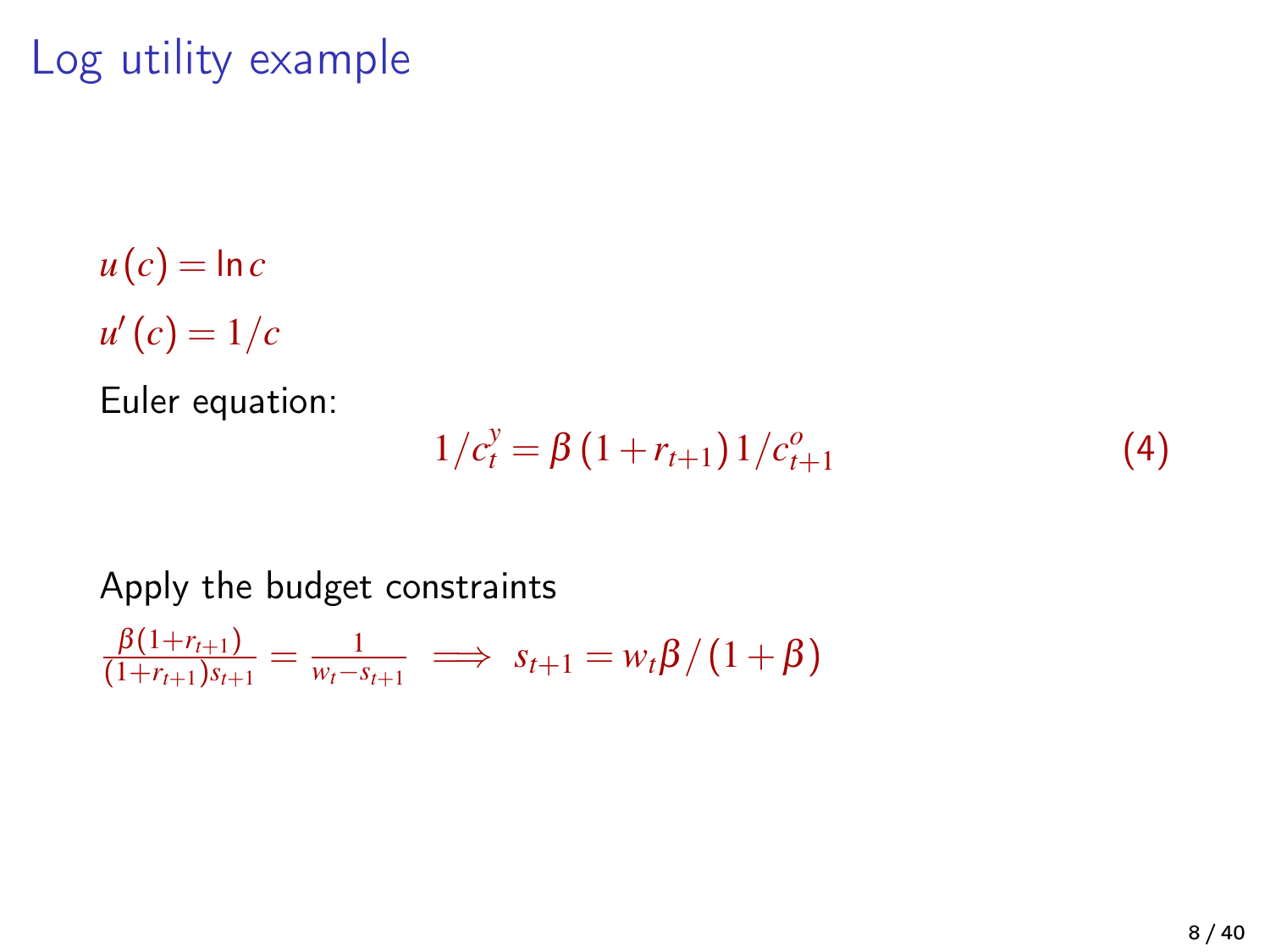Properties of the saving function

Totally differentiate

$$
\beta(1+r_{t+1})u'([1+r_{t+1}]s_{t+1})=u'(w_t-s_{t+1})
$$

Higher endowments raise saving:

$$
\frac{ds_{t+1}}{dw_t} = \frac{u''(c_t^y)}{\beta(1 + r_{t+1})^2 u''(c_{t+1}^o) + u''(c_t^y)} > 0
$$

Intuition...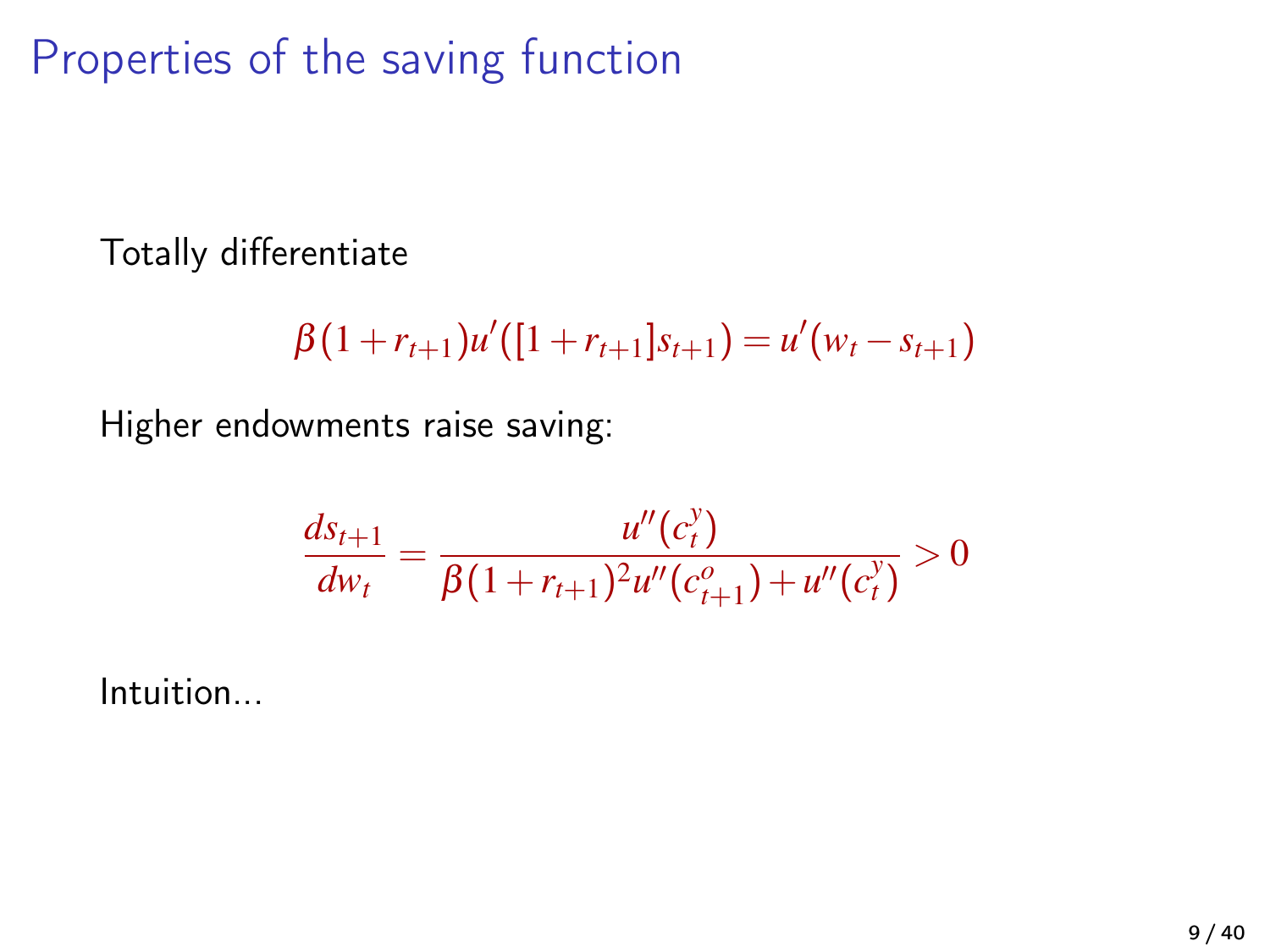#### Effect of the interest rate

$$
\frac{\partial s_{t+1}}{\partial r_{t+1}} = -\frac{\beta u'(c_{t+1}^o) + \beta (1 + r_{t+1}) u''(c_{t+1}^o) s_{t+1}}{\beta (1 + r_{t+1})^2 u''(c_{t+1}^o) + u''(c_t^o)}
$$
(5)

Simplify (details below):

$$
\frac{\partial s_{t+1}}{\partial r_{t+1}} = -\frac{\beta u'(c_{t+1}^o)(1 - \sigma [c_{t+1}^o])}{\beta (1 + r_{t+1})^2 u''(c_{t+1}^o) + u''(c_t^v)}
$$
(6)

where

$$
\sigma(c) \equiv -\frac{\partial u'}{\partial c} \frac{c}{u'} = -\frac{u''(c)c}{u'(c)} > 0 \tag{7}
$$

is the elasticity of  $u'$  w.r.t  $c$ .

The point: The effect of the interest rate on saving is ambiguous and depends on  $\sigma$ .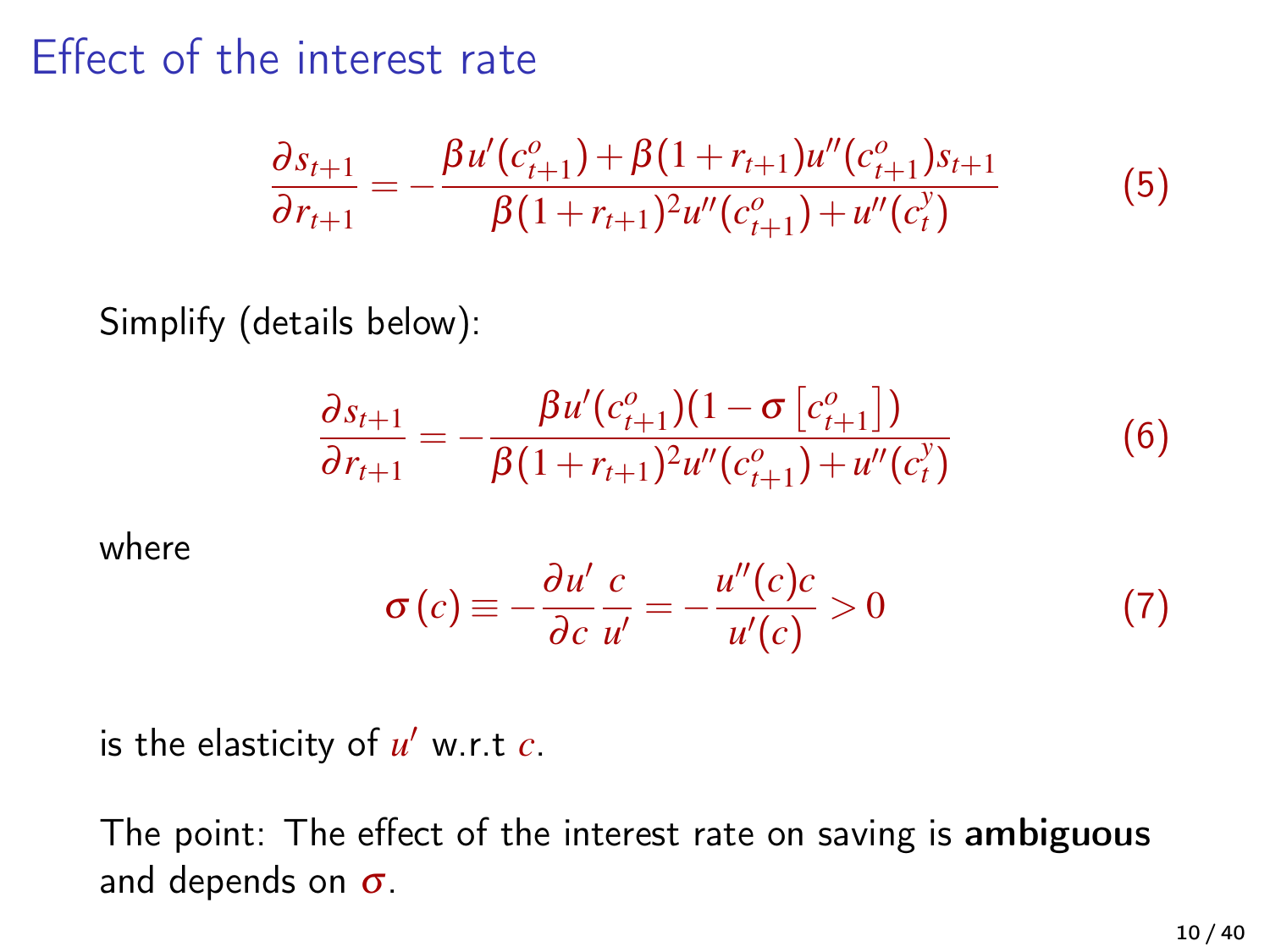#### **Derivation**

Use the 2nd period budget constraint to replace  $(1+r_{t+1})s_{t+1}$  by  $c_{t+1}^o$ .

$$
\frac{\partial s_{t+1}}{\partial r_{t+1}} = -\frac{\beta u'(c_{t+1}^o) + \beta u''(c_{t+1}^o) c_{t+1}^o}{\beta (1 + r_{t+1})^2 u''(c_{t+1}^o) + u''(c_t^v)}
$$
(8)

"Pull out"  $u'$   $(c_{t+1}^o)$ .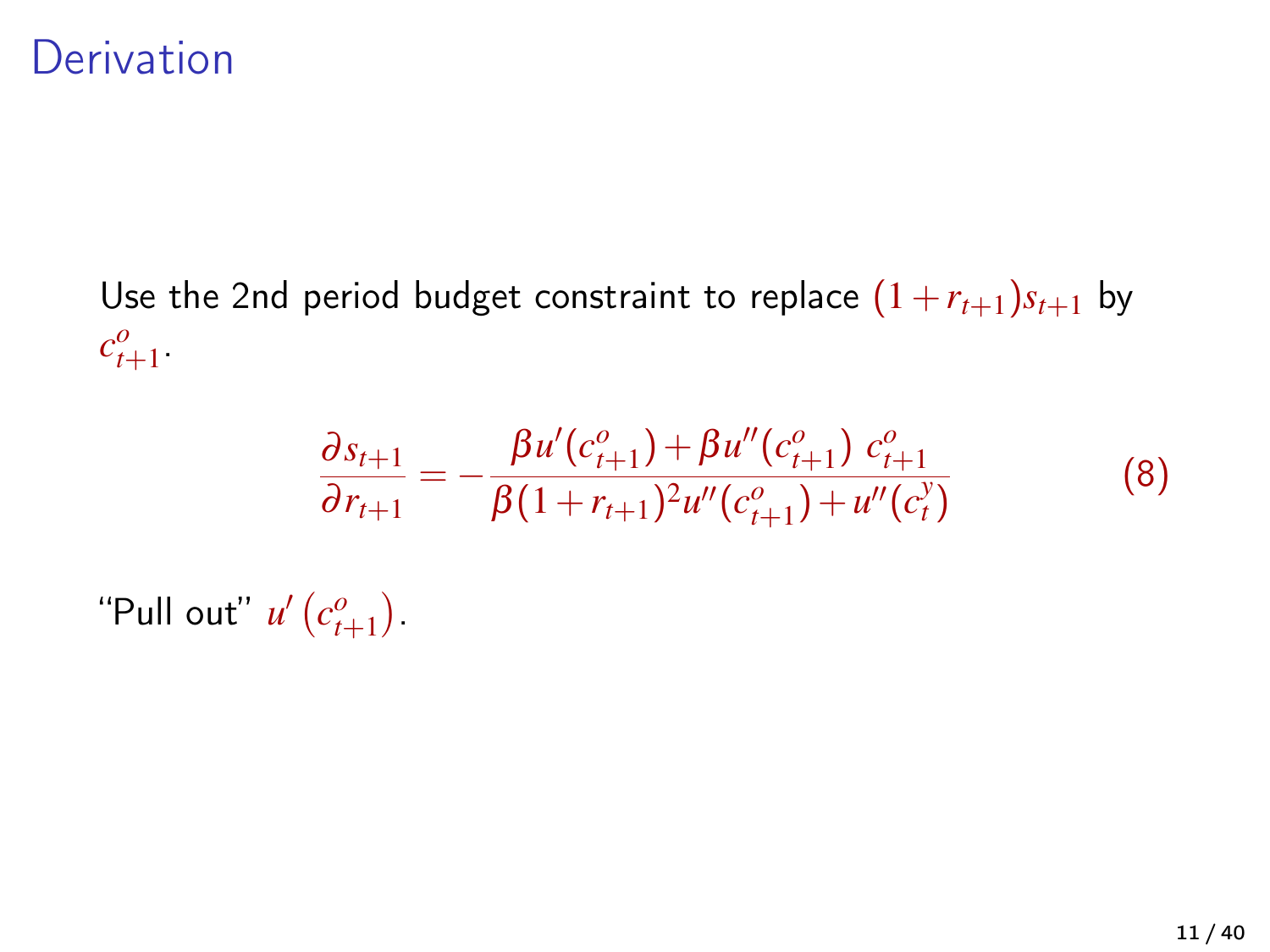# Effect of a higher interest rate



The figure illustrates the case where income and substitution effect just cancel.

Note the role of the curvature of the ICs.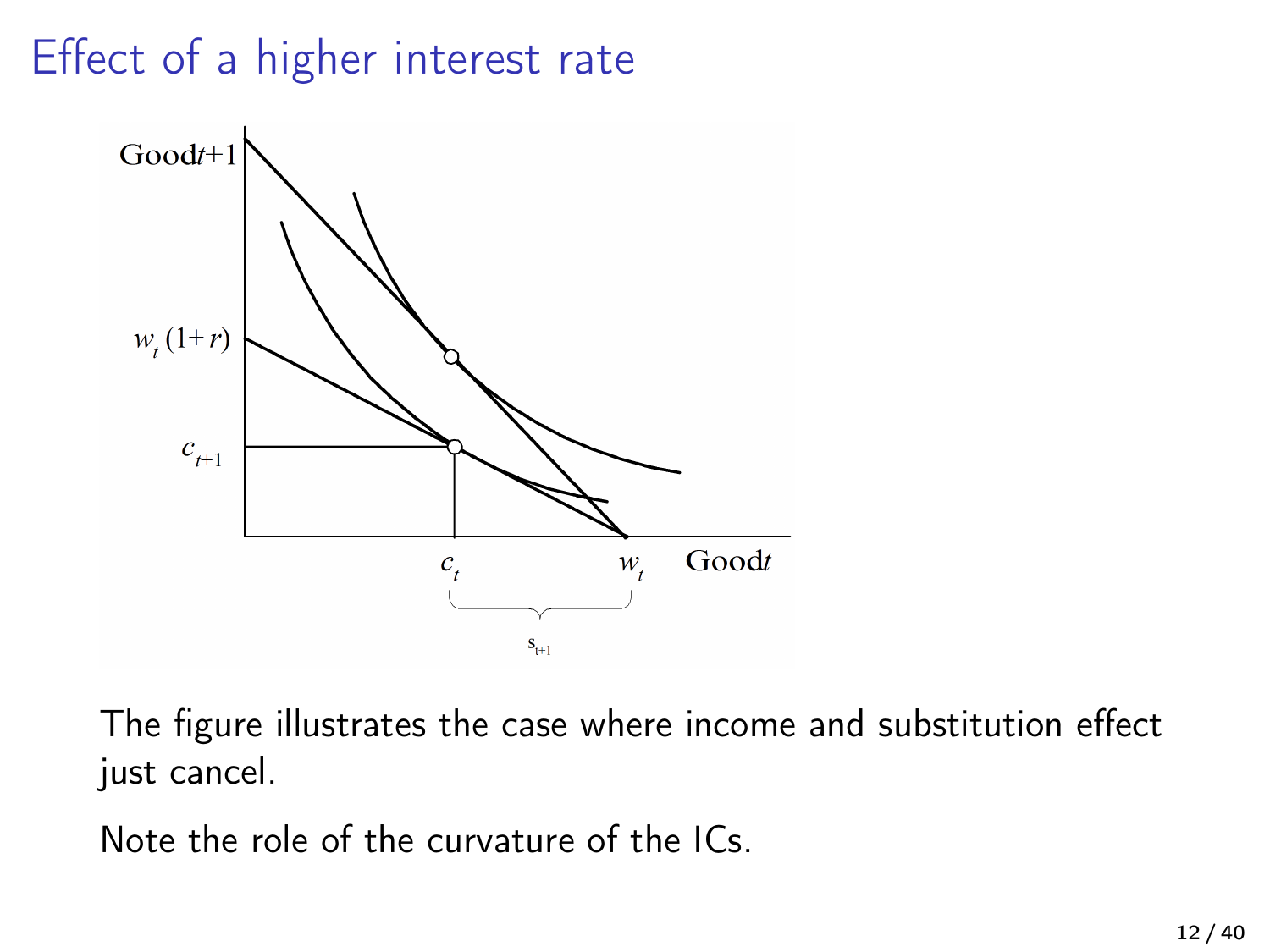#### Effect of the interest rate

$$
\sigma(c) \equiv -\frac{u''(c)c}{u'(c)} > 0 \tag{9}
$$

measures the curvature of the indifference curves.

High  $\sigma \implies$ 

- In strong curvature of  $u$  and of indifference curves.
- $\blacktriangleright$  small substitution effect.
- $\sigma$  is a key parameter in (macro) models
	- $\triangleright$  it governs how easily people substitute consumption over time
	- $\triangleright$  it also governs how willing people are to take risks (see later).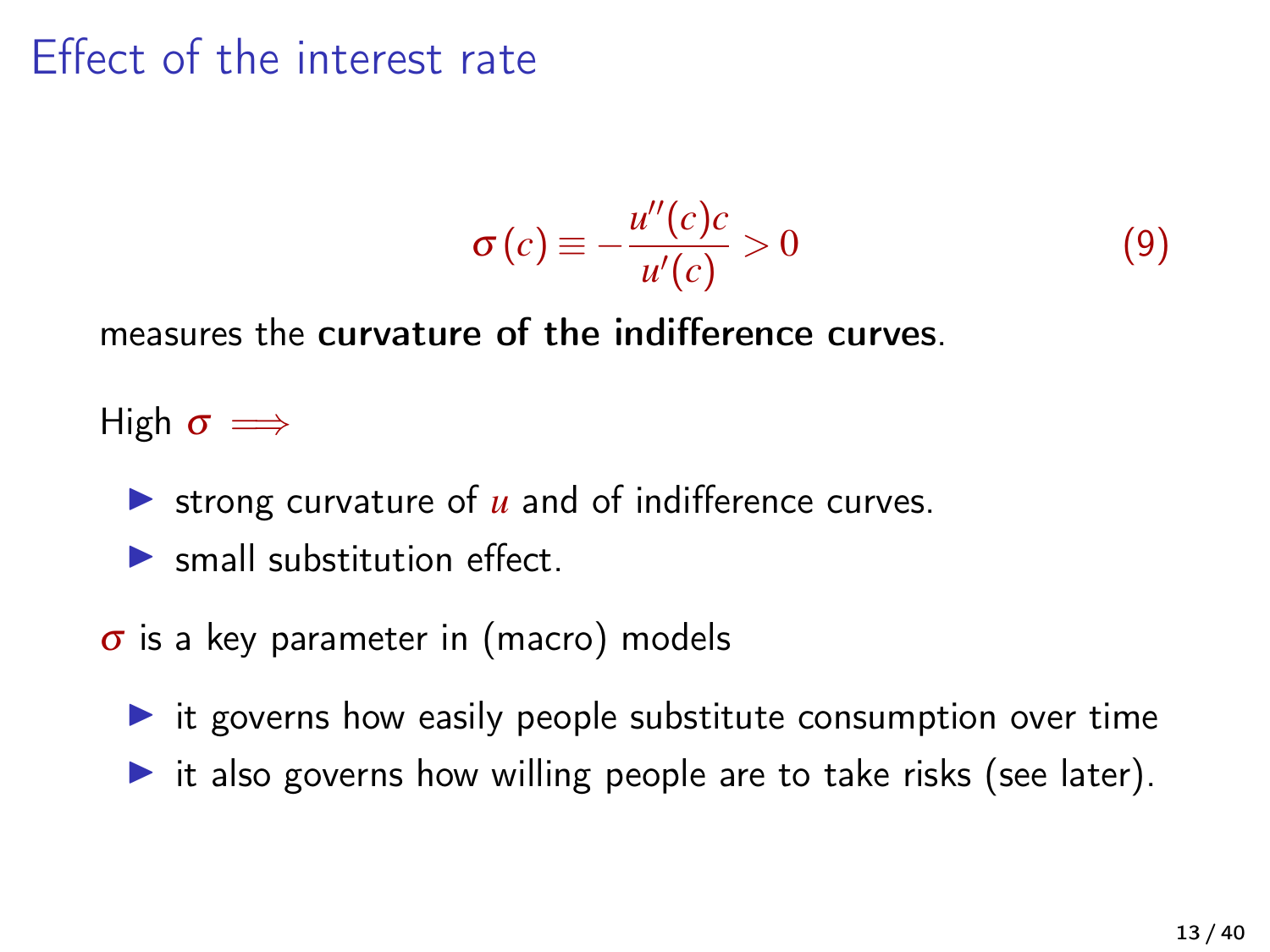# Elasticity of substitution

#### **Fact**

 $1/\sigma$  is the elasticity of substitution between  $c_t$  and  $c_{t+1}$ .

#### Definition

The elasticity of substitution is given by

$$
E = -\frac{d \ln (c_{t+1}/c_t)}{d \ln (u'(c_{t+1})/u'(c_t))}
$$
(10)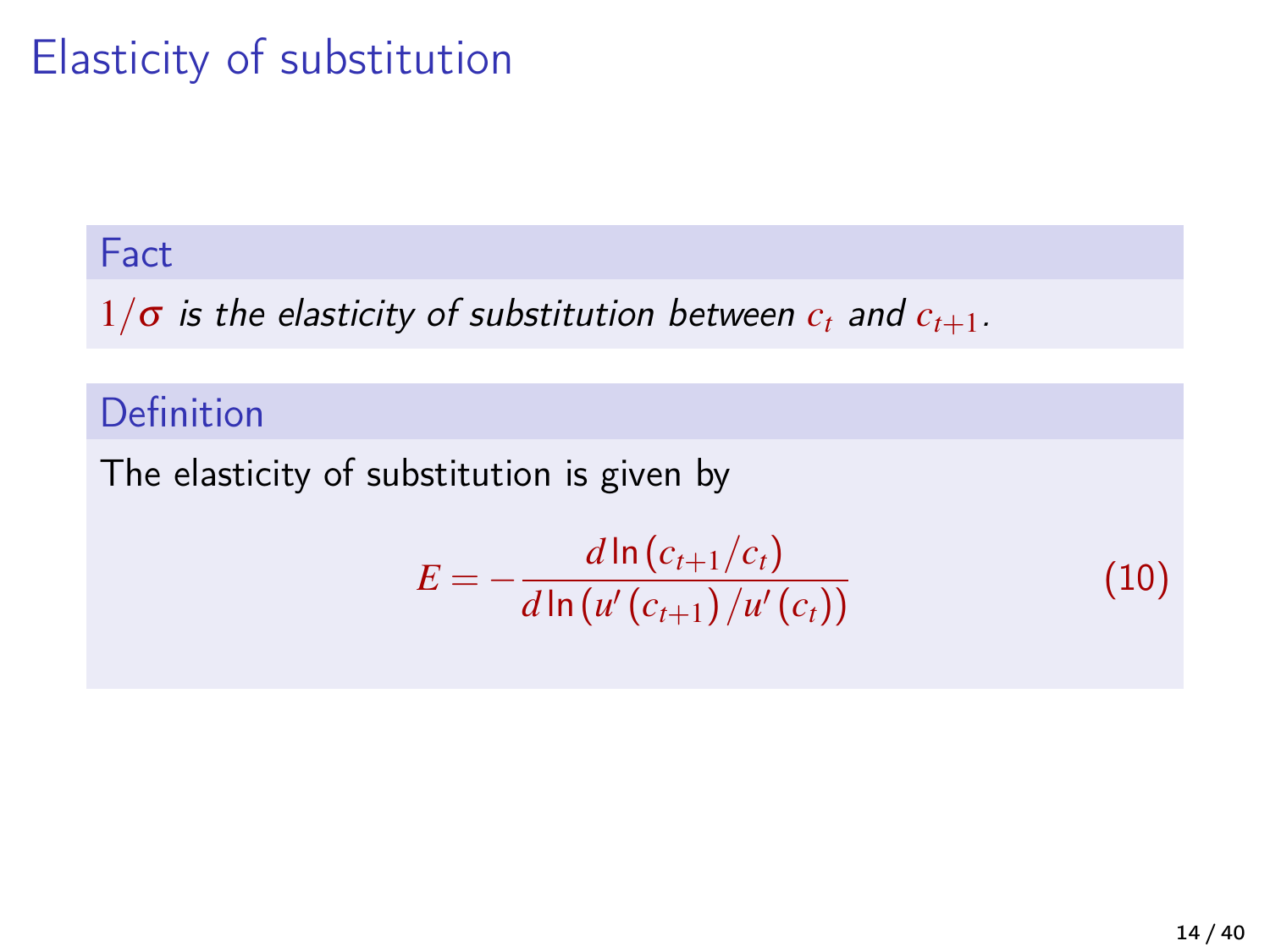## Elasticity of substitution

#### Intuition:

- $\triangleright$  Consider moving along an indifference curve.
- The slope is  $\beta u'(c_{t+1})/u'(c_t)$  the marginal rate of substitution.
- $\triangleright$  Change the MRS by a given (percentage) amoung (log change)
- $\triangleright$  High elasticity  $\implies$   $c_{t+1}/c_t$  changes by a big amount
- $\blacktriangleright$  The curvature of the indifference curve is small.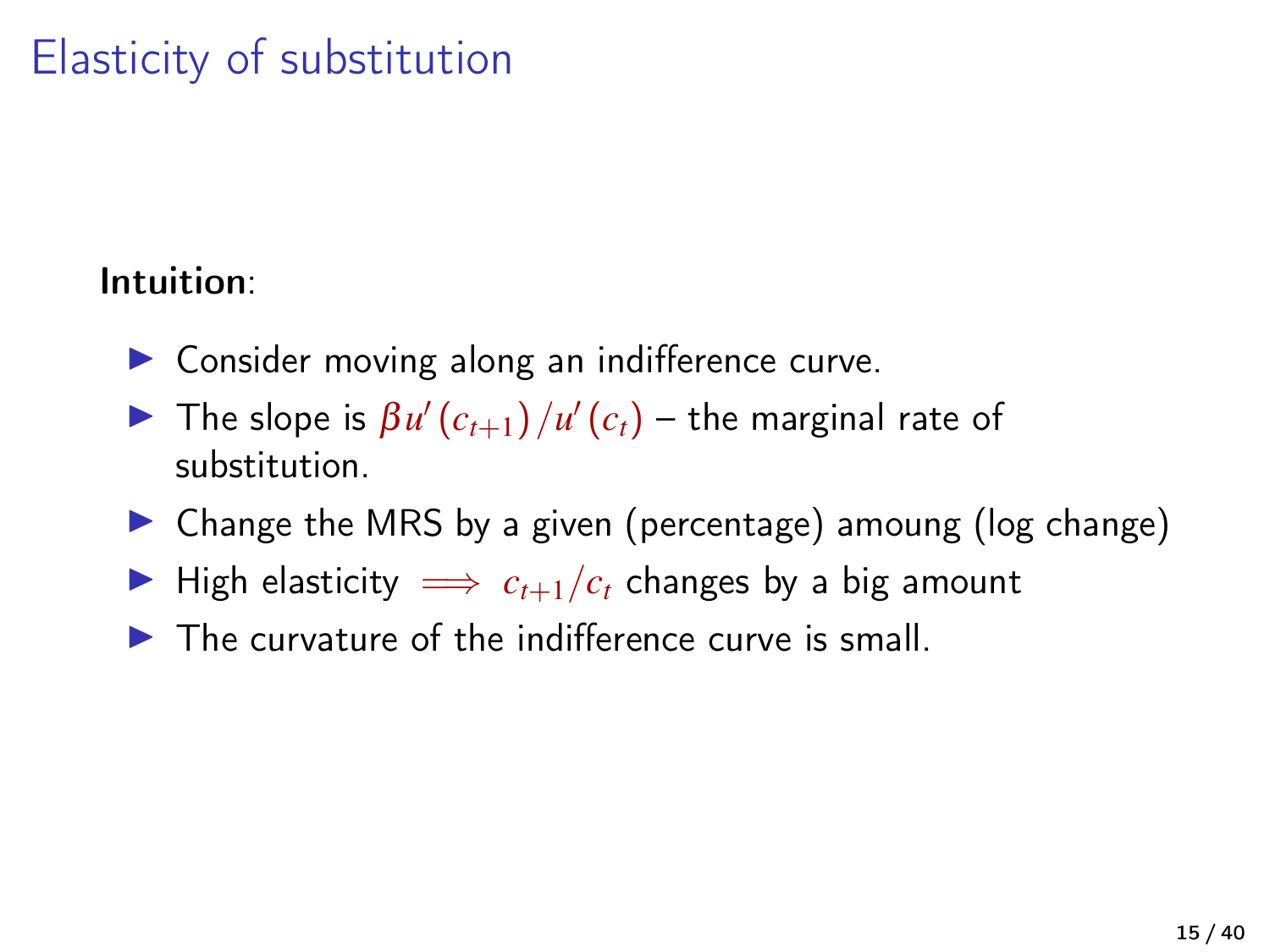### Elasticity of substitution (details) I

Consider an infinitesimal change of consumption from  $c_t \rightarrow c_t(1+\varepsilon)$ :

$$
\ln\left(c_{t+1}/c_t\right) = \ln\left(1+\varepsilon\right) \approx \varepsilon \tag{11}
$$

$$
u'(c_{t+1}) = u'(c_t(1+\varepsilon)) \approx u'(c_t) + u''(c_t)c_t\varepsilon \qquad (12)
$$
  

$$
= u'(c_t)\left[1 + \frac{u''(c_t)c_t}{u'(c_t)}\varepsilon\right] \qquad (13)
$$
  

$$
= u'(c_t)[1-\sigma\varepsilon] \qquad (14)
$$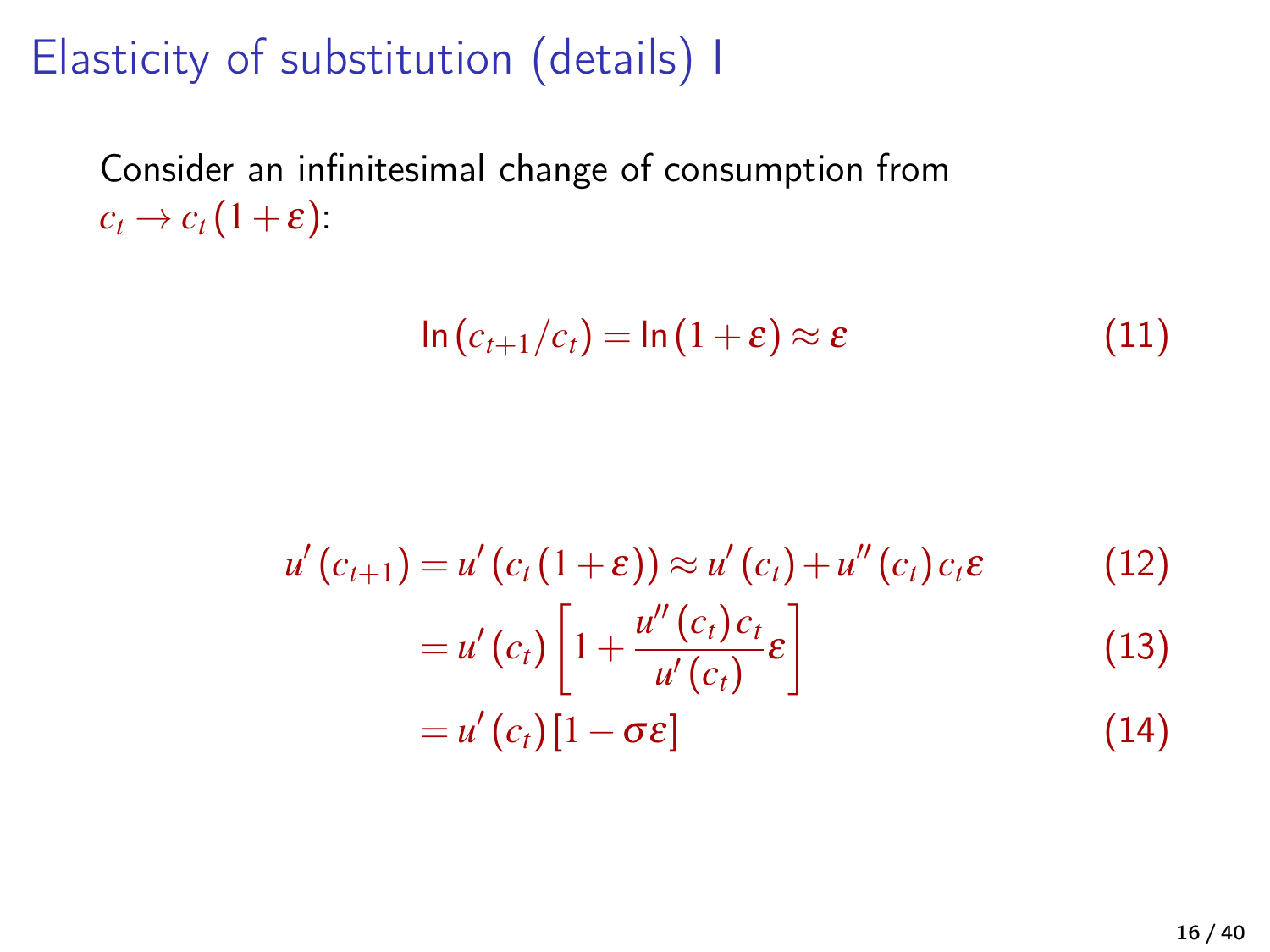## Elasticity of substitution (details) II

Hence

$$
\ln (u'(c_{t+1})/u'(c_t)) = \ln (1 - \sigma \varepsilon)
$$
 (15)

$$
1/E = \frac{d \ln(1 - \sigma \varepsilon)}{d\varepsilon}
$$
 (16)  
= 
$$
-\frac{\sigma}{1 - \sigma \varepsilon}
$$
 (17)

Therefore: As  $\varepsilon \to 0$ ,  $1/E \to \sigma$ .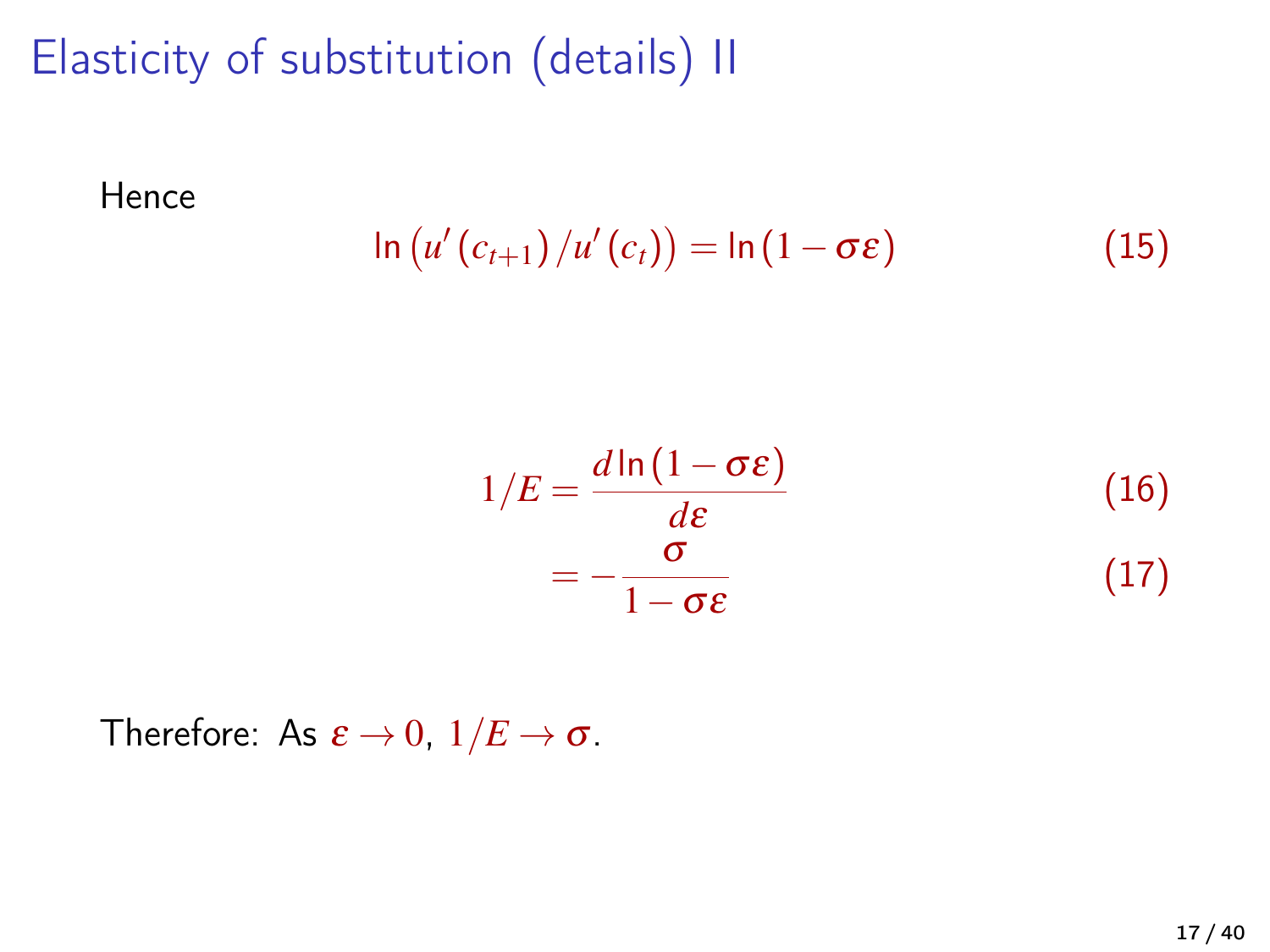### CRRA Utility

In particular, for the popular CRRA utility function

 $u(c) = c^{1-\sigma}/(1-\sigma)$ 

the  $\sigma(c)$  is constant (namely  $\sigma$ , show this!).

For  $\sigma = 1$ , this becomes log utility (and  $s_r = 0$ ).

In the data,  $\sigma$  is most likely greater than one, although its value is highly controversial.

CRRA stands for "constant relative risk aversion."

 $\triangleright$   $\sigma$  is the coefficient of relative risk aversion (see discussion of stochastic economies).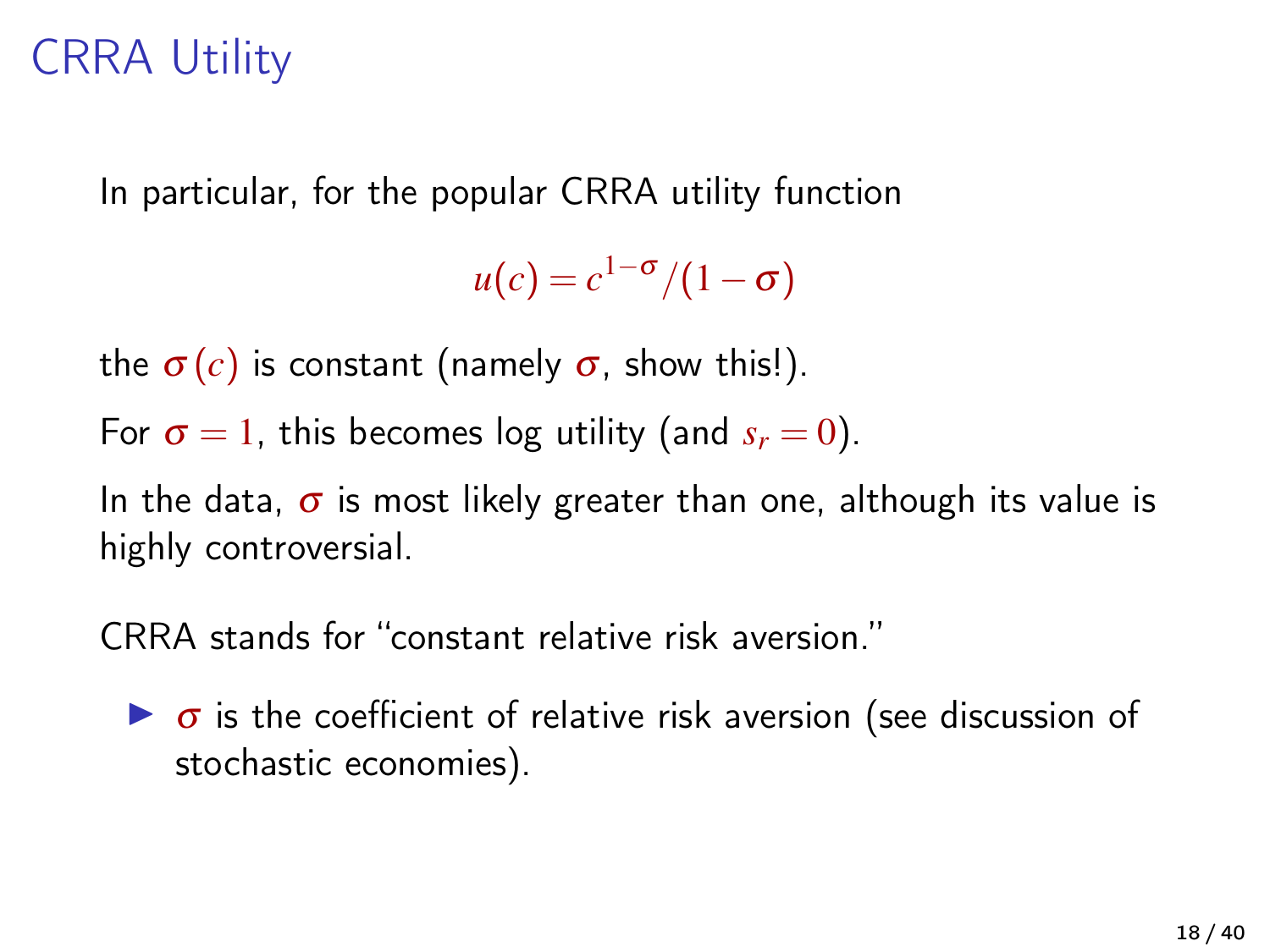# CRRA Utility

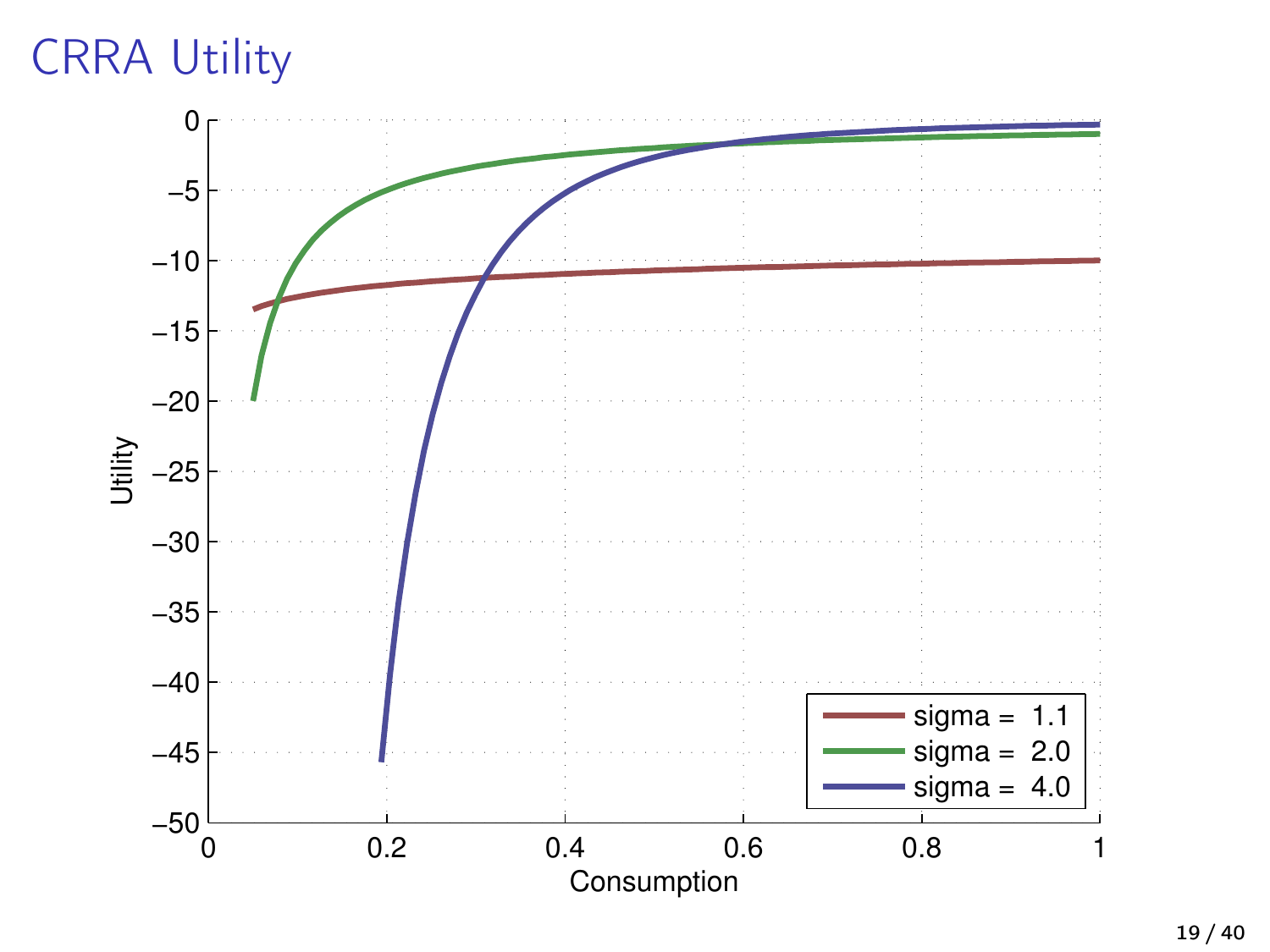Law of motion for capital  $Recall (1+n)$  $k_{t+1} = s(w_t, r_{t+1}).$ 

Use the firm FOCs to replace the prices:

$$
(1+n)k_{t+1} = s(f(k_t) - f'(k_t)k_t, f'(k_{t+1}) - \delta)
$$

This is a first order difference equation of the form

 $k_{t+1} = \phi(k_t)$ 

Implicitly differentiating yields

$$
\frac{dk_{t+1}}{dk_t} = \frac{-s_w k_t f''(k_t)}{1 + n - s_t f''(k_{t+1})}
$$
(18)

This completely determines the behavior of the economy.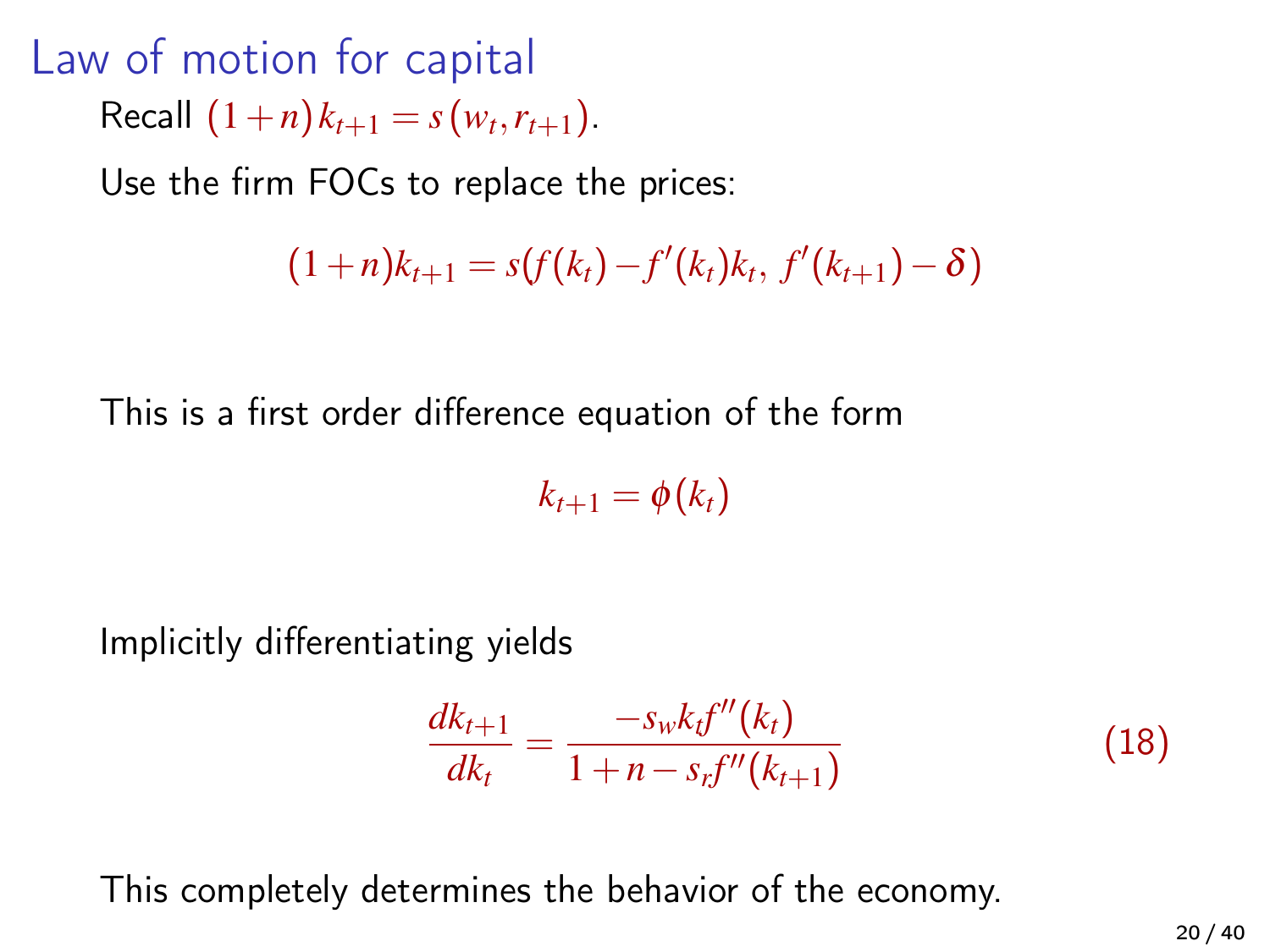#### Concave law of motion

If  $\phi$  is concave, we get simple dynamics.



From any initial condition  $(k_0)$  the economy converges monotonically to a unique steady state  $(k^*)$ .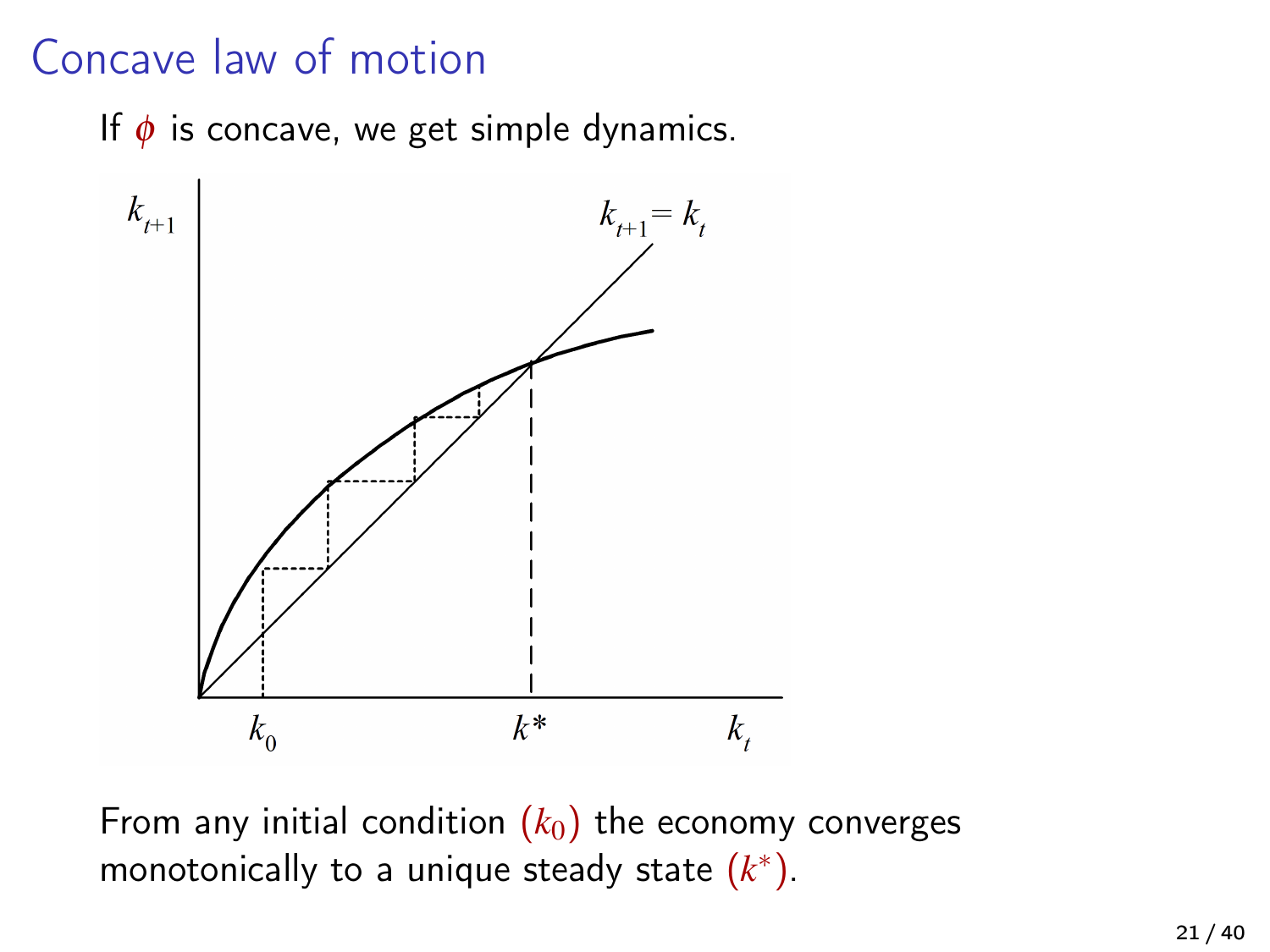Properties of the law of motion

We know:

 $\blacktriangleright \phi(0) = 0$ :  $k = 0$  is a steady state.

 $\blacktriangleright$  The derivative is

$$
\frac{dk_{t+1}}{dk_t} = \frac{-s_w k_t f''(k_t)}{1 + n - s_t f''(k_{t+1})}
$$
(19)

A sufficient condition for  $\phi' > 0$  is  $s_r > 0$ . Intuition: the supply of capital is upward sloping.

Otherwise, little can be said in general.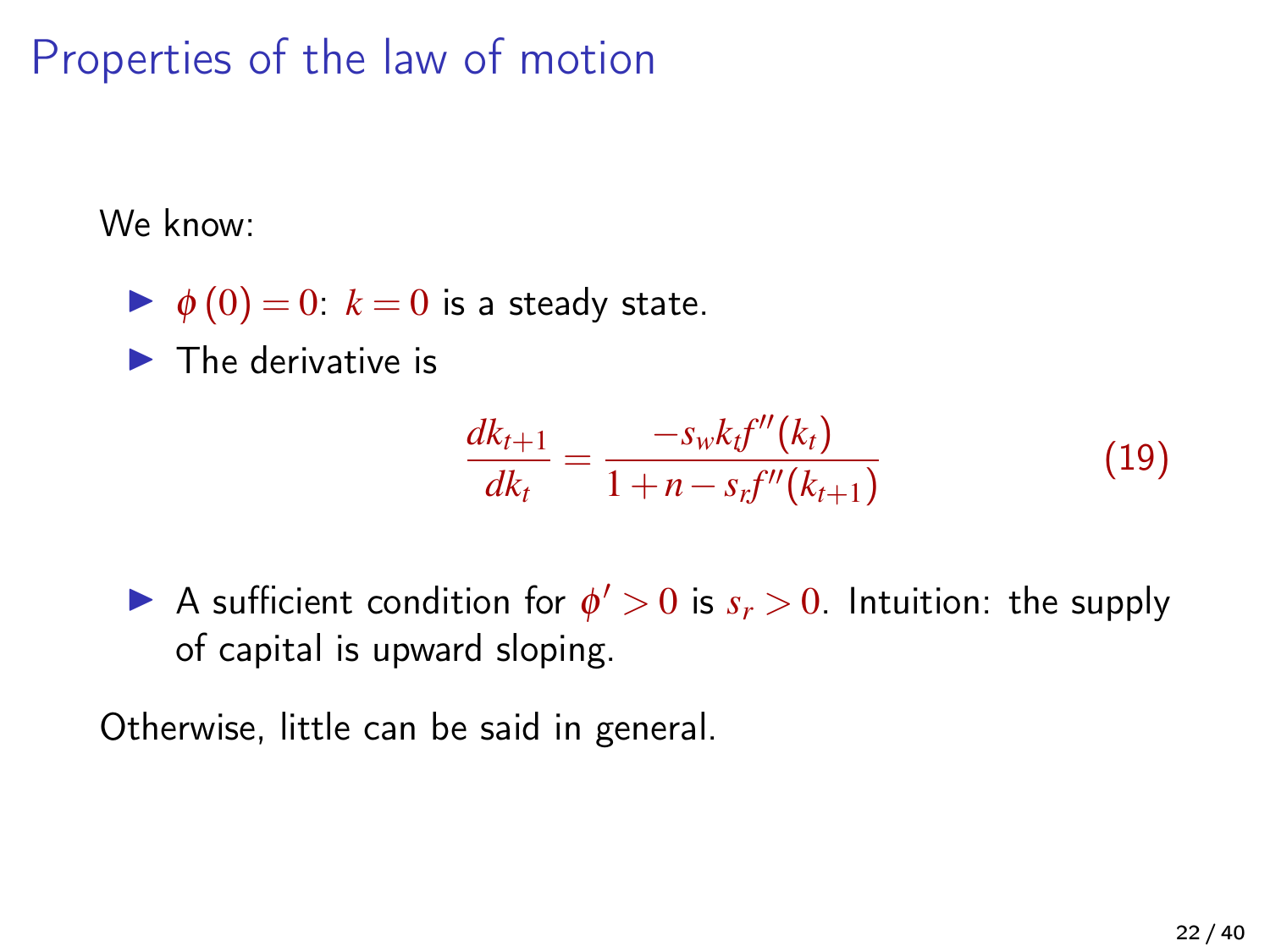Log utility - Cobb Douglas example

The utility function is  $u(c) = \ln(c)$ .

Then the household saves a constant fraction of his earnings:

 $c_t^y = w_t/(1+\beta)$ 

and therefore

 $s_{t+1} = w_t \beta / (1 + \beta)$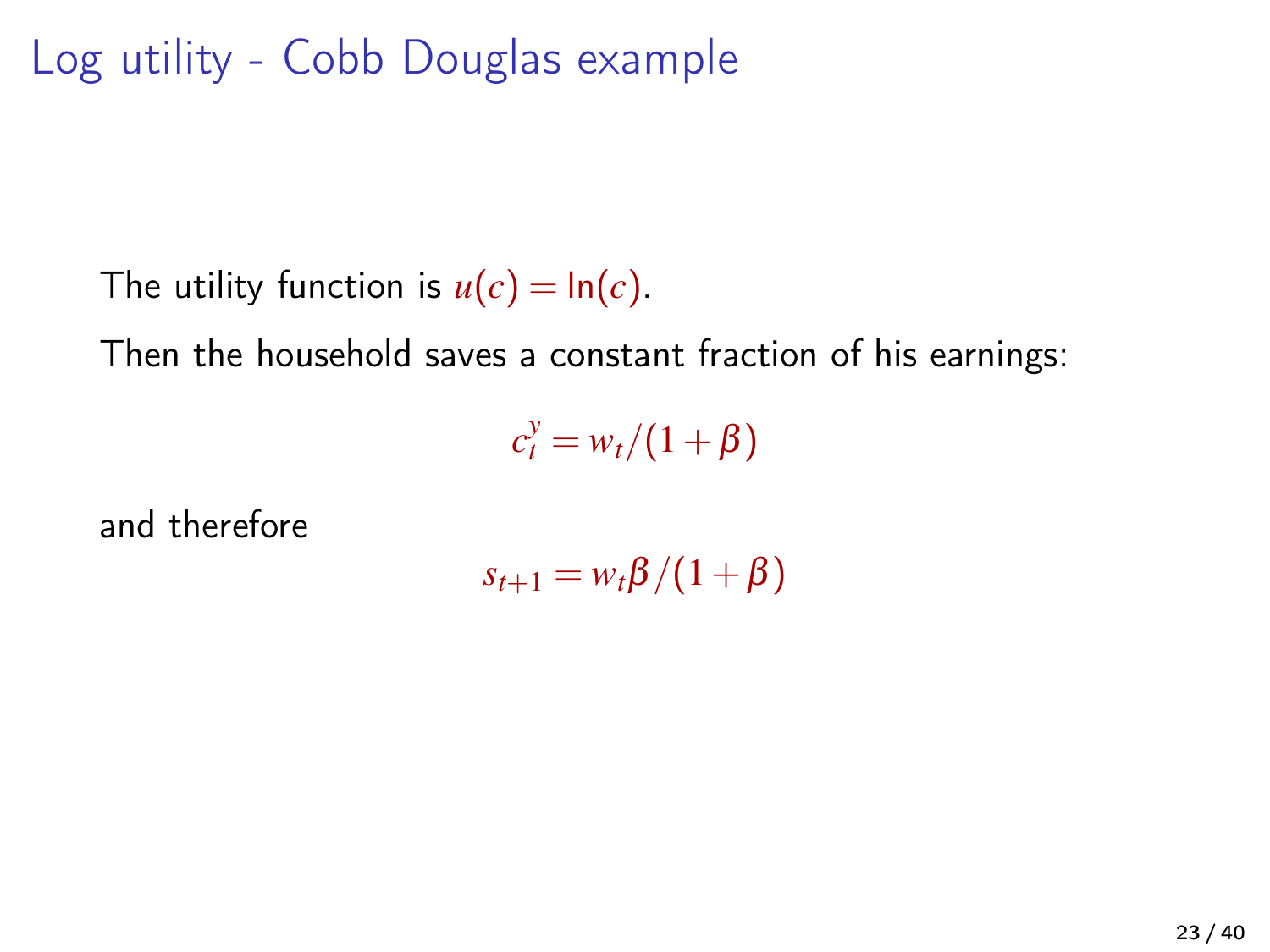#### Log utility - Cobb Douglas example

Assume further that  $f(k)=k^{\theta}.$  Then

 $w = (1 - \theta)k^{\theta}$ 

The law of motion then becomes

$$
(1+n)k_{t+1} = \frac{\beta}{1+\beta}(1-\theta)k_t^{\theta}
$$

Because  $s_r = 0$  and  $s_w$  is a constant,  $\phi$  inherits the curvature of the production function.

A unique, stable steady state exists.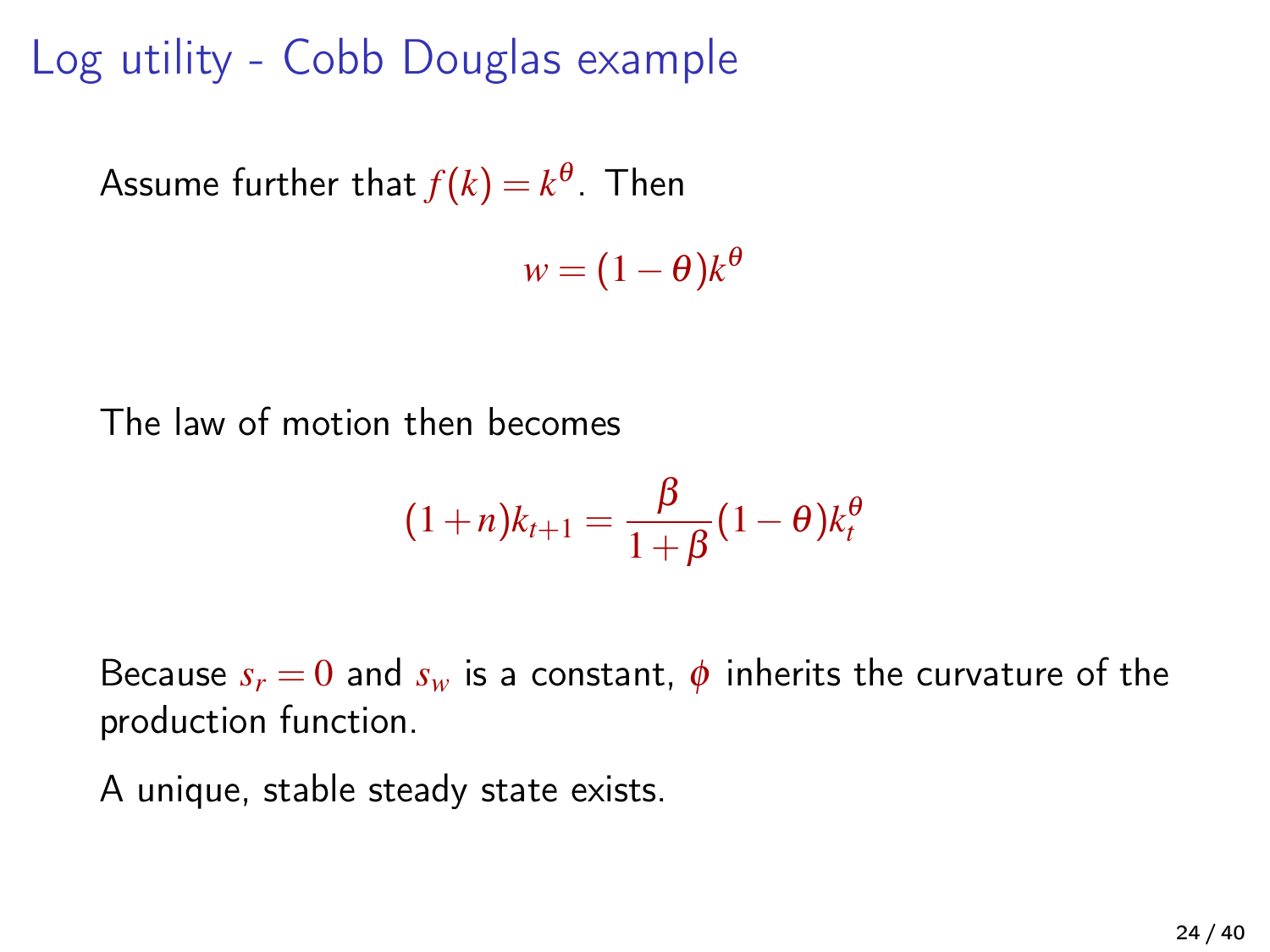Log utility - Cobb Douglas example Steady state

$$
k^* = \left[\frac{1-\theta}{1+n} \frac{\beta}{1+\beta}\right]^{1/(1-\theta)}
$$

Steady state interest rate:

$$
f'(k) = \theta k^{\theta-1}
$$
  

$$
f'(k^*) = \frac{\theta}{1-\theta} \frac{1+\beta}{\beta} (1+n)
$$
  

$$
r = f'(k) - \delta
$$

Note: the steady state interest rate could be very small (low  $\theta$  or high  $\beta$ ) or very large.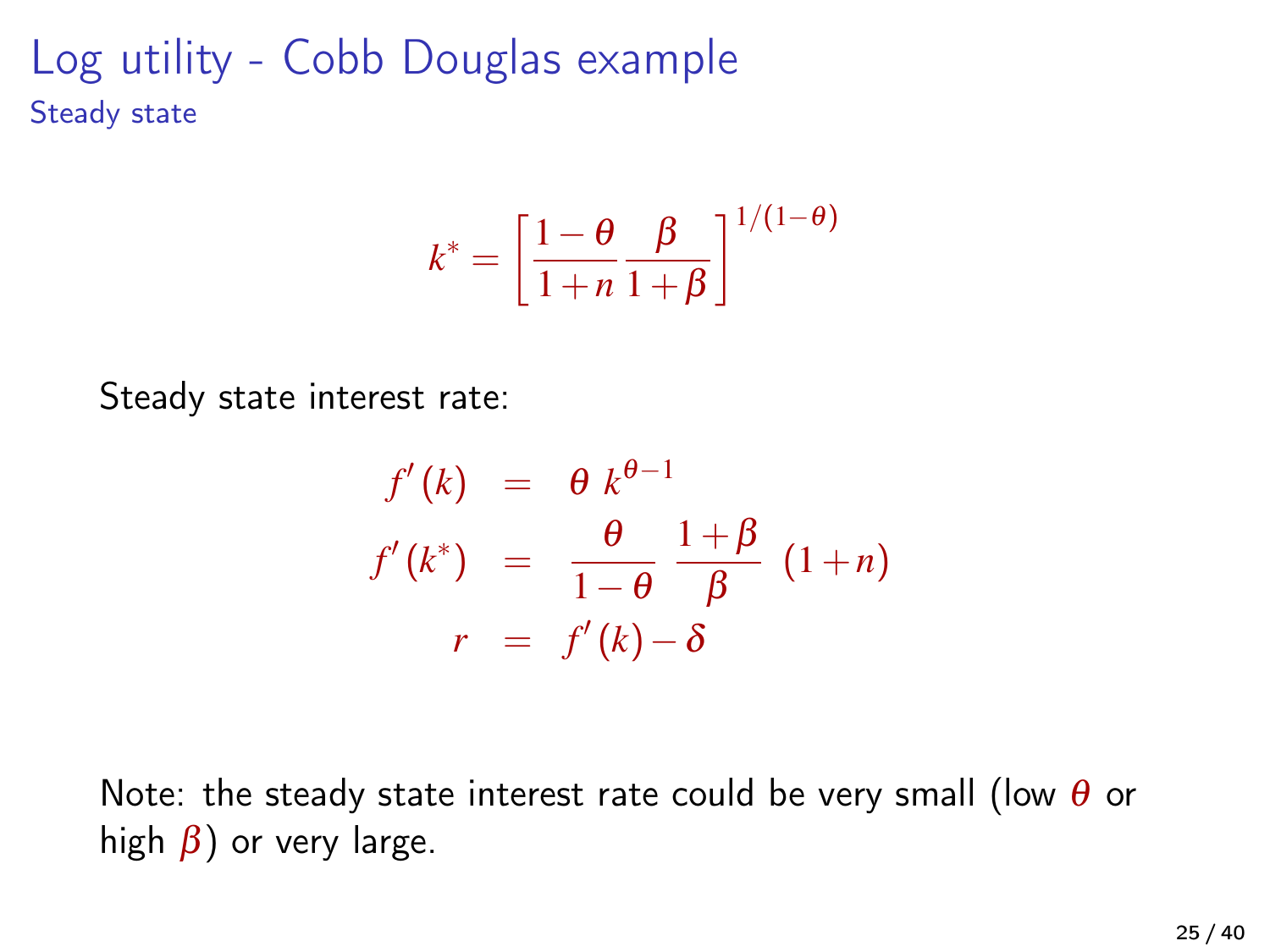### Log utility - Cobb Douglas example

 $\blacktriangleright$  The example provides a microfoundation for the Solow model.  $\blacktriangleright$  But it is a special case.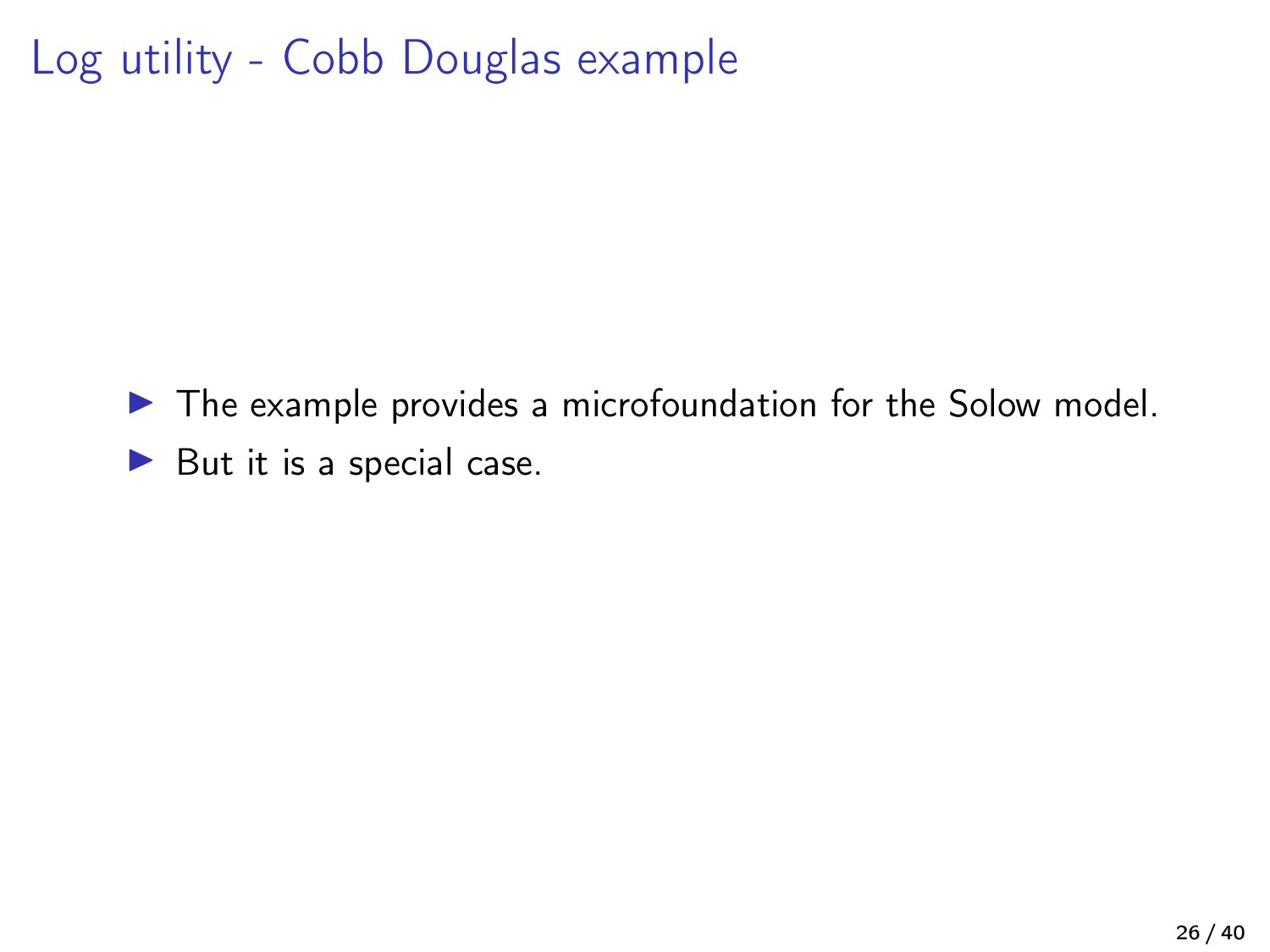## An ill behaved example



The economy osciallates towards the steady state.

Multiple steady states are possible.

An important insight: Even very simple models can have surprisingly complicated (and unpleasant) dynamics.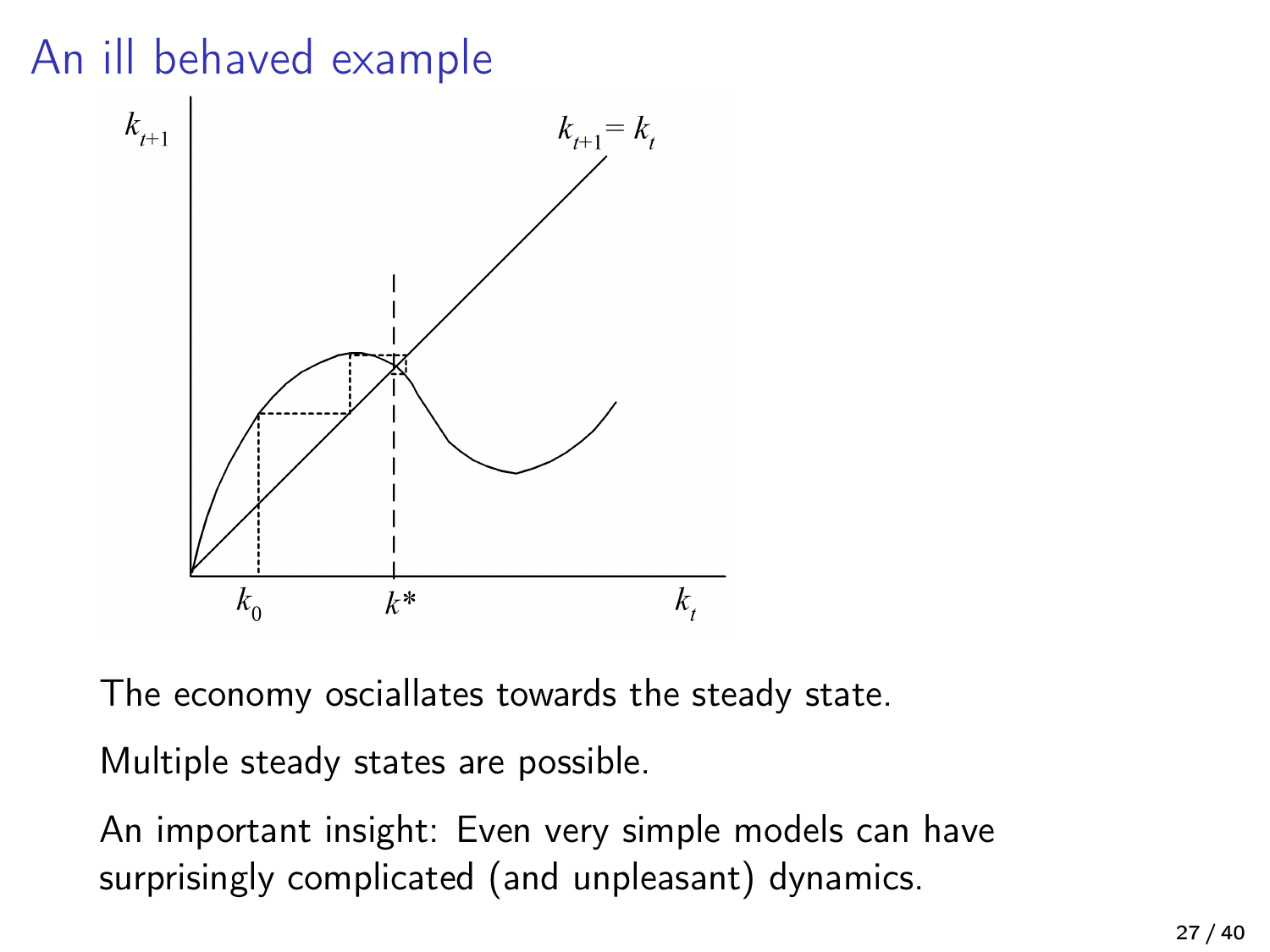# Steady State and Dynamic Efficiency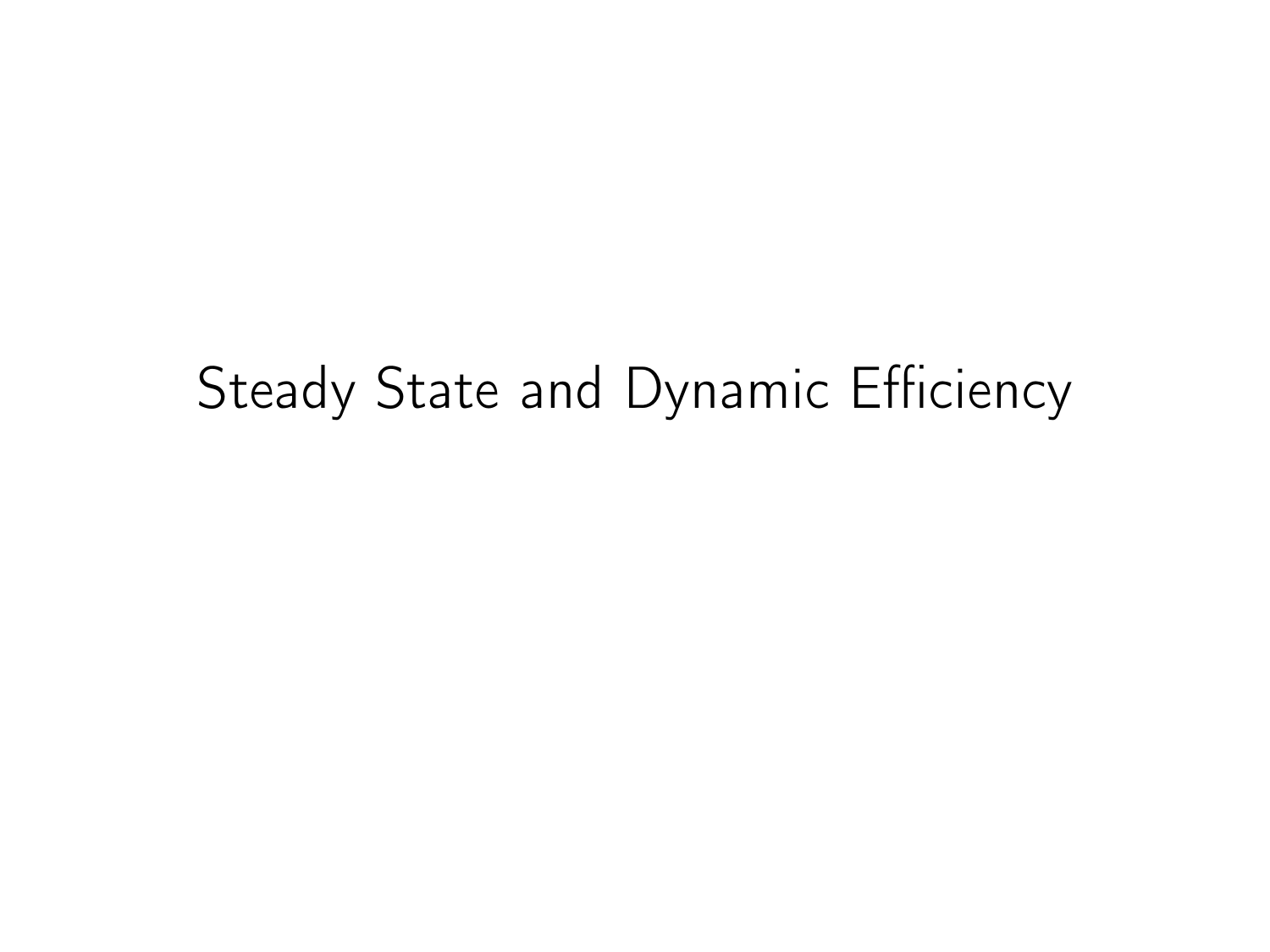#### Steady State

#### Definition

A steady state is an equilibrium where all (per capita) variables are constant.

Note: Aggregates can grow  $(K_t = k_t N_t)$ , but per capita variables cannot  $(k_t)$ .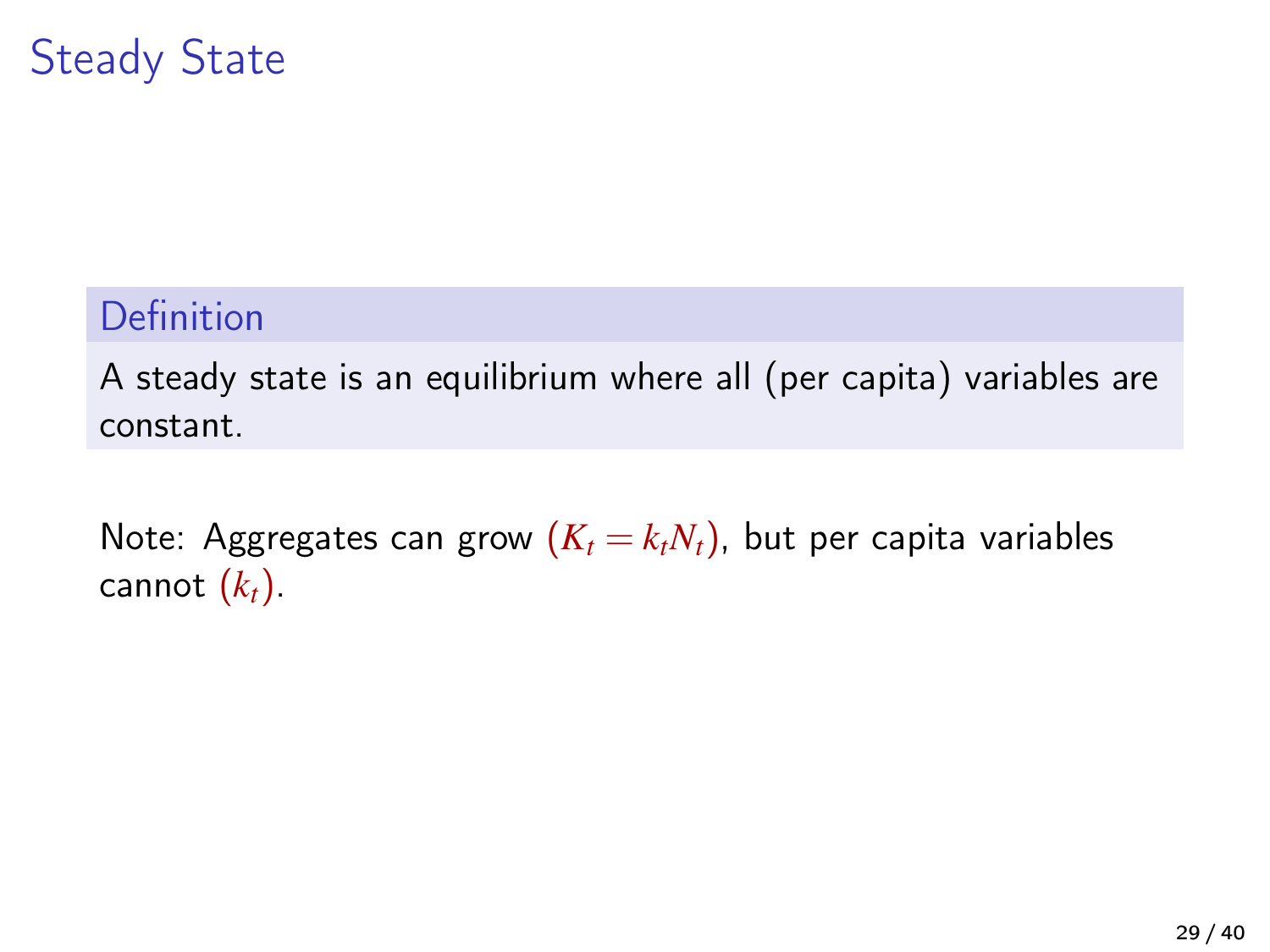### The Golden Rule

#### Definition

The Golden Rule capital stock maximizes steady state consumption (per capita).

Consumption per young household is

$$
c^{y}+c^{o}/(1+n) = f(k)+(1-\delta)k-(1+n)k^{i}
$$

Impose the steady state requirement  $k' = k$  and maximize with respect to *k*:

$$
f'(k_{GR}) = n + \delta \tag{20}
$$

Intuition...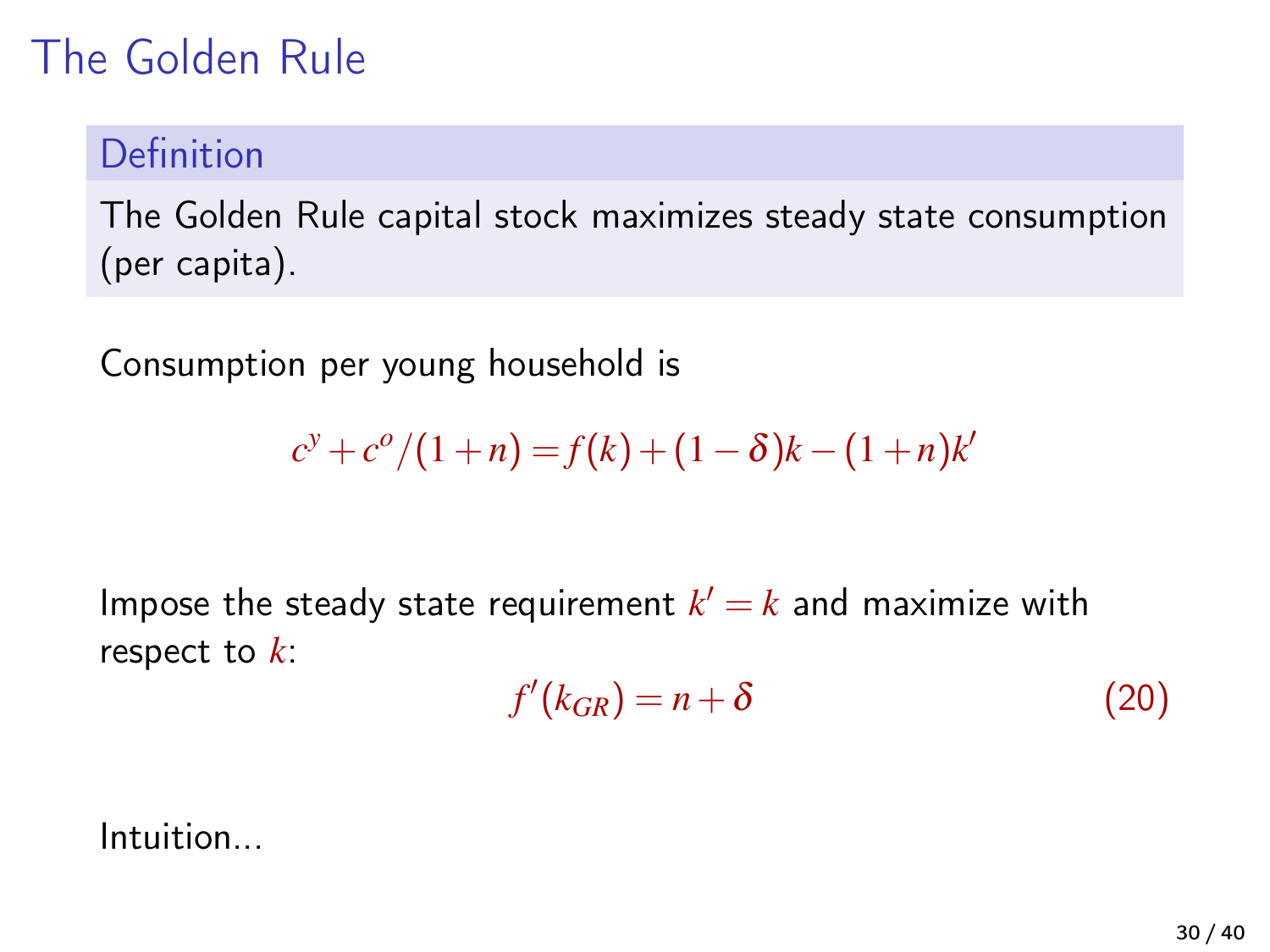# Dynamic Inefficiency

#### Definition

An allocation is dynamically efficient, if *k* < *kGR*.

- $\blacktriangleright k > k_{GR}$  implies a Pareto inefficient allocation.
- $\triangleright$  By running down the capital stock, households at all dates could eat more.

Key point:

Nothing rules out a steady state that is dynamically inefficient.

Why is it surprising that the equilibrium can be Pareto inefficient?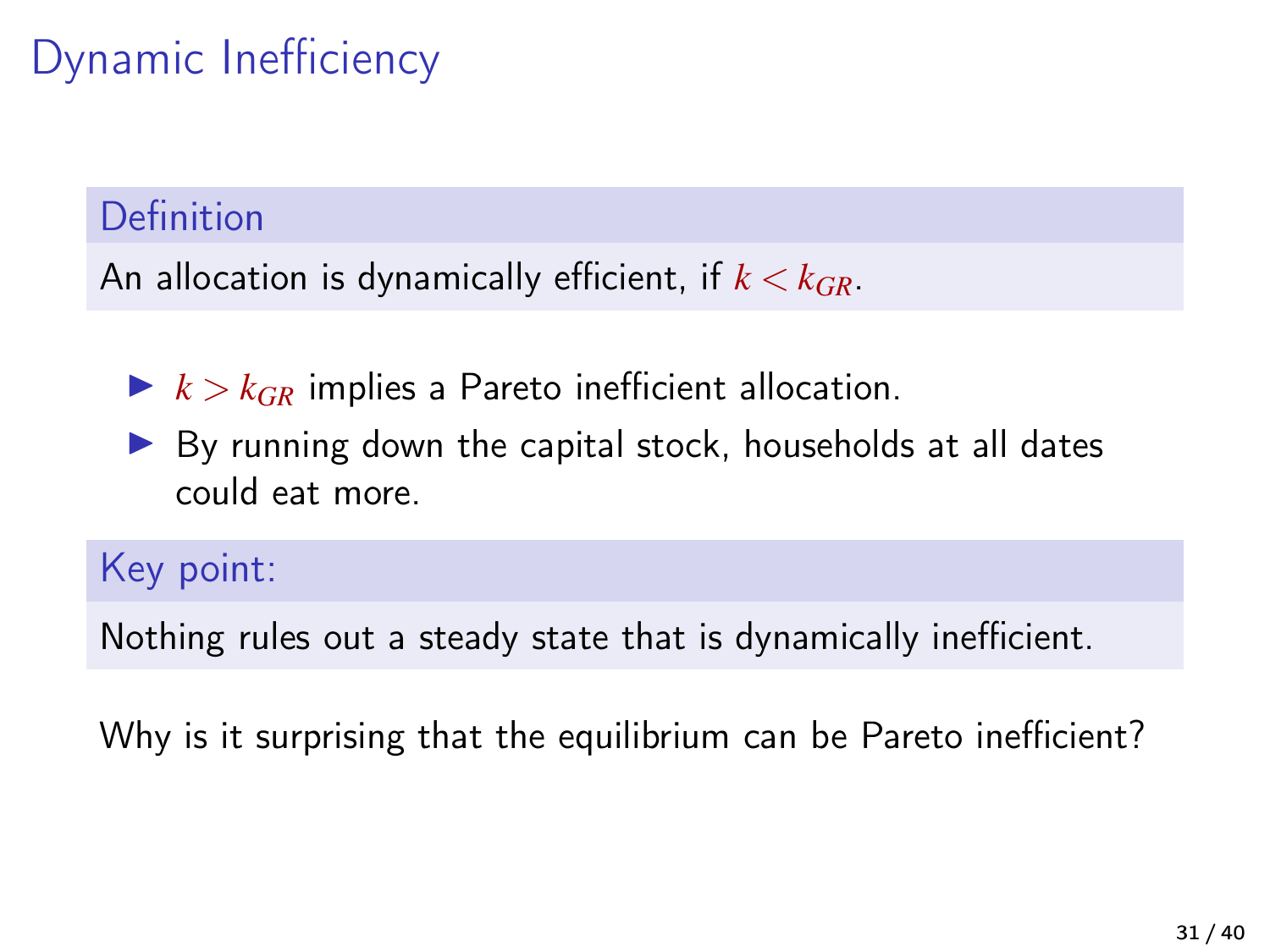### Why Is Dynamic Inefficiency Possible?

 $\triangleright$  Vaguely, the First Welfare Theorem says: when all markets are competitive and some other conditions hold, every CE is Pareto Optimal.

 $\triangleright$  One of the "other conditions" comes in 2 flavors:

1. there is a finite number of goods

2.  $\sum_{j=1}^{\infty} p_j < \infty$  where  $p_j$  are the CE (Arrow-Debreu) prices.

- $\triangleright$  Both conditions are violated in the OLG model.
- Acemoglu, ch.  $9.1$ .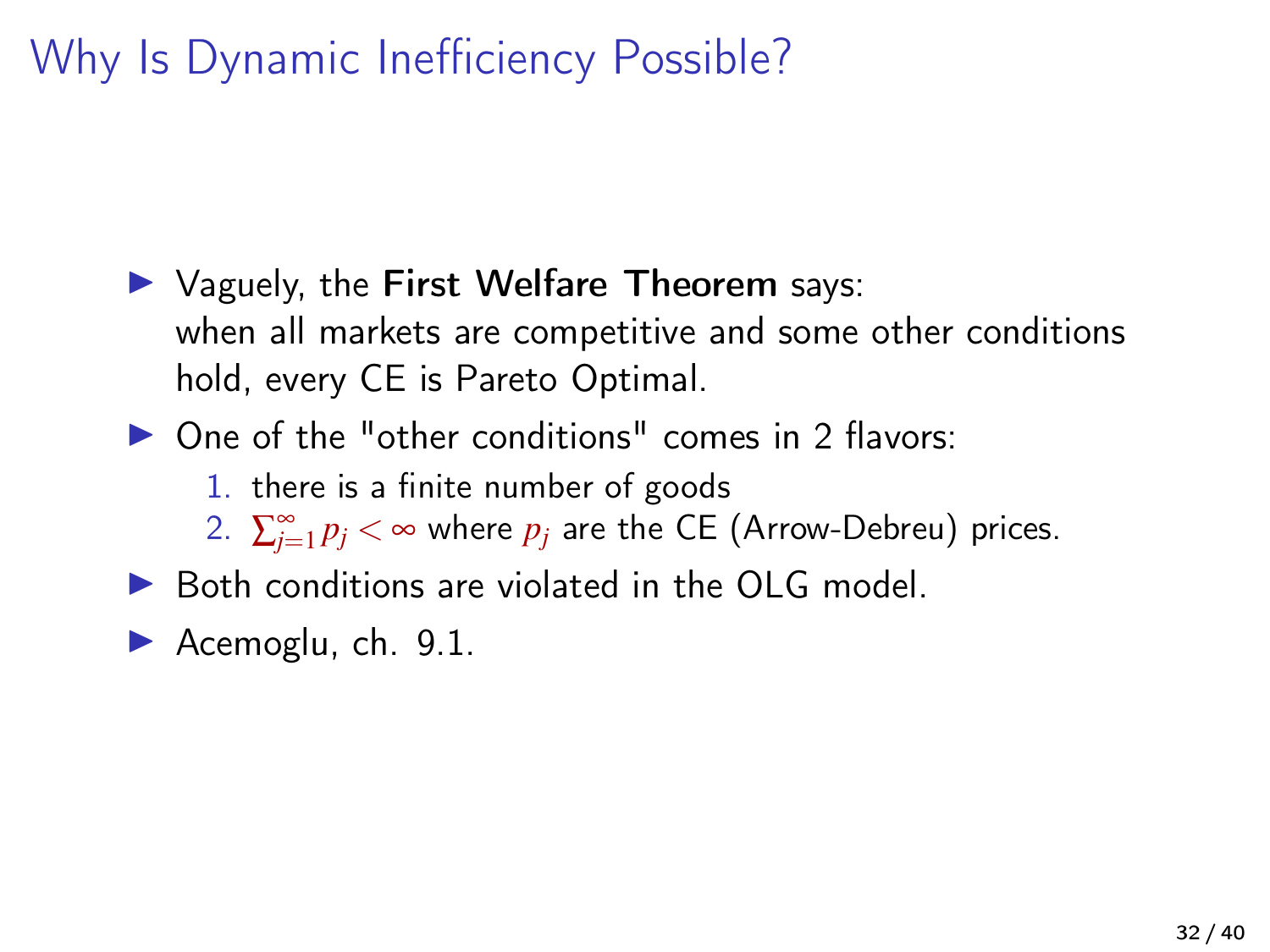#### Intuition: Dynamic Inefficiency

- $\triangleright$  A missing market: the old must finance their consumption out of own saving, even if the rate of return is very low.
	- Suppose households value only  $c^o$ .
	- **►** Then households save all income at rate of return  $f'(k') \delta$ .
	- $\blacktriangleright$  For high  $k'$ , this can be negative.

 $\blacktriangleright$  An alternative arrangement that makes everyone better off:

- In each period, each young gives up 1 unit of consumption.
- Each old gets to eat  $1+n$  units.
- $\triangleright$  If *n* > *f'* (*k*) − δ, this makes everyone better off.
- I We will return to this idea in the section on "social security."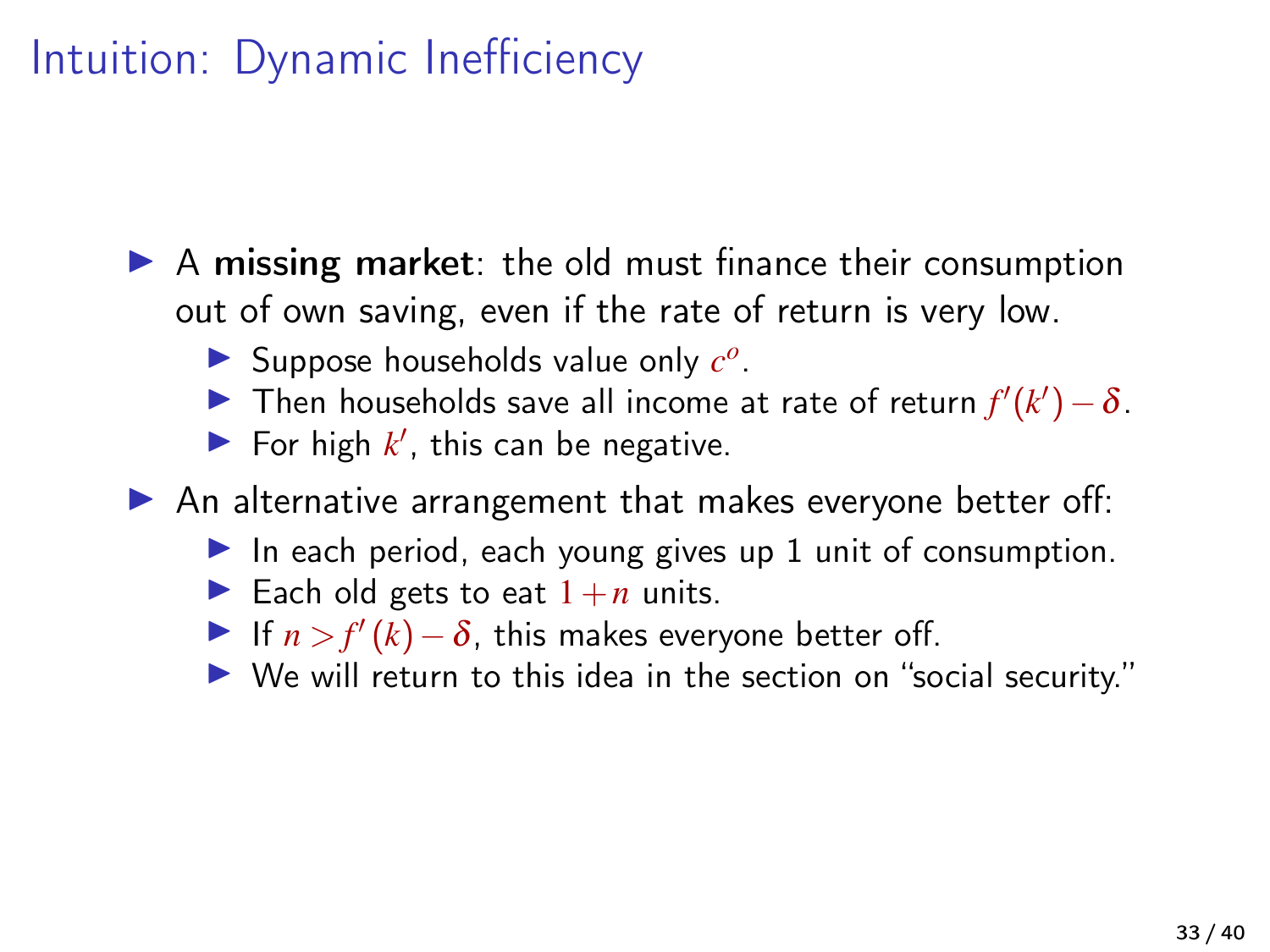#### Summary

To characterize equilibrium, we typically derive a difference equation in the state variables.

 $\blacktriangleright$  Here:  $k_{t+1} = \phi(k_t)$ 

The properties of  $\phi()$  depend on the saving function.

Even in this simple model, we cannot guarantee that we simple dynamics.

The steady state is an equlibrium where per capita variables are constant.

We cannot guarantee that the steady state is dynamically efficient.

 $\blacktriangleright$  The potential problem is overaccumulation of capital.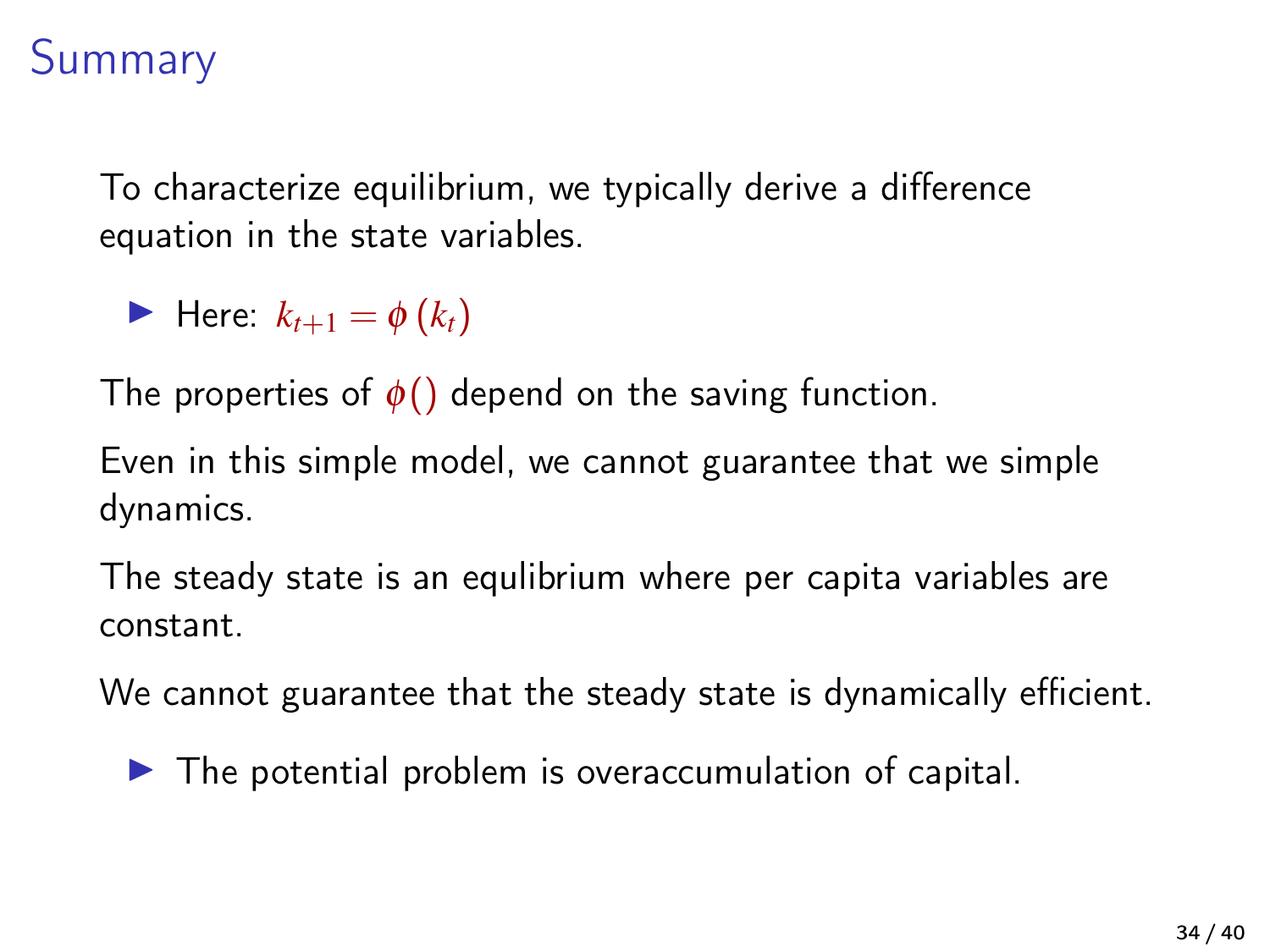#### Final Example: Government Bonds

We introduce harmless bonds into the model.

All the government does: issue new bonds to pay off the old ones.

Magical result: the steady state is at the golden rule.

One insight: introducing an infinitely lived asset fixes dynamic inefficiency

- $\triangleright$  actually, the assets here live for only one period
- $\triangleright$  but they serve the same function because there is now an infinitely lived agent who keeps trading the bonds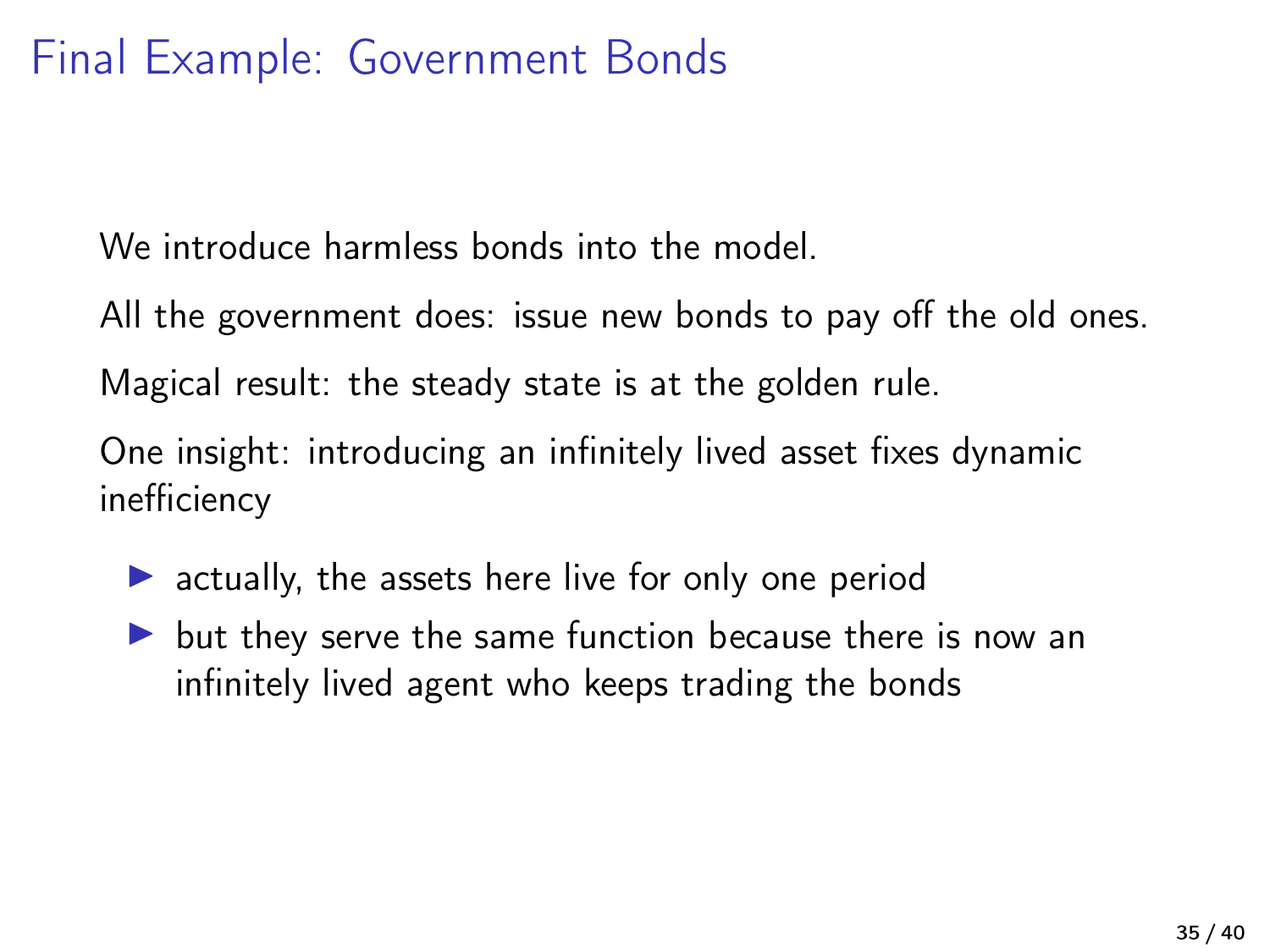#### Environment

Demographics:  $N_t = (1+n)^t$ . Agents live for 2 periods. Preferences: *y o*

$$
(1-\beta)\ln(c_t^y)+\beta\ln(c_{t+1}^o)
$$

Endowments:

- $\blacktriangleright$  The initial old are endowed with  $s_0$  units of capital.
- $\blacktriangleright$  Each young is endowed with one unit of work time.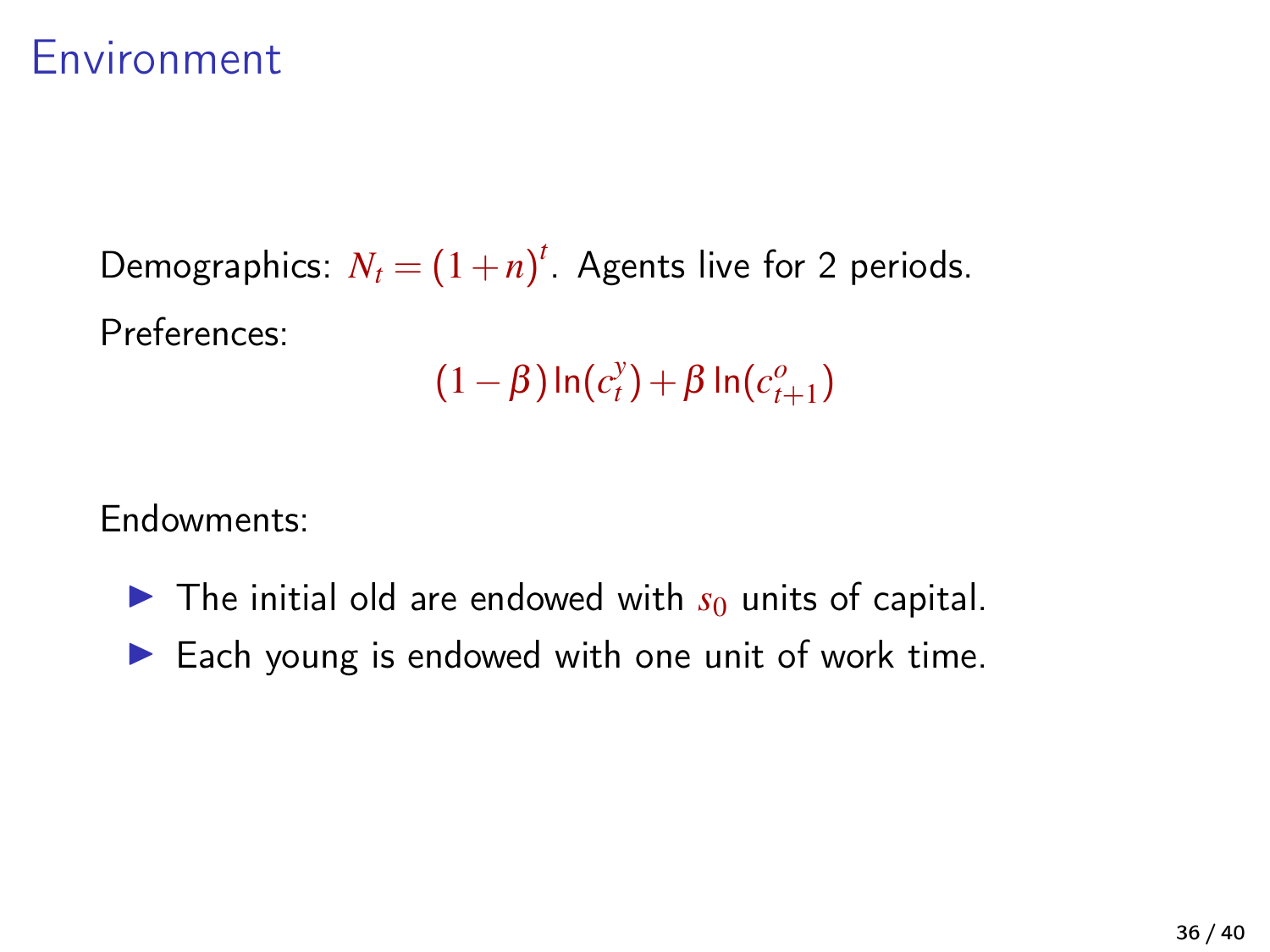#### Environment

Technology:

$$
C_t + K_{t+1} - (1 - \delta)K_t = F(K_t, L_t) = K_t^{\alpha}L_t^{1-\alpha}
$$

Government: The government only rolls over debt from one period to the next:

 $B_{t+1} = R_t B_t$ 

Markets: for goods, bonds, labor, capital rental.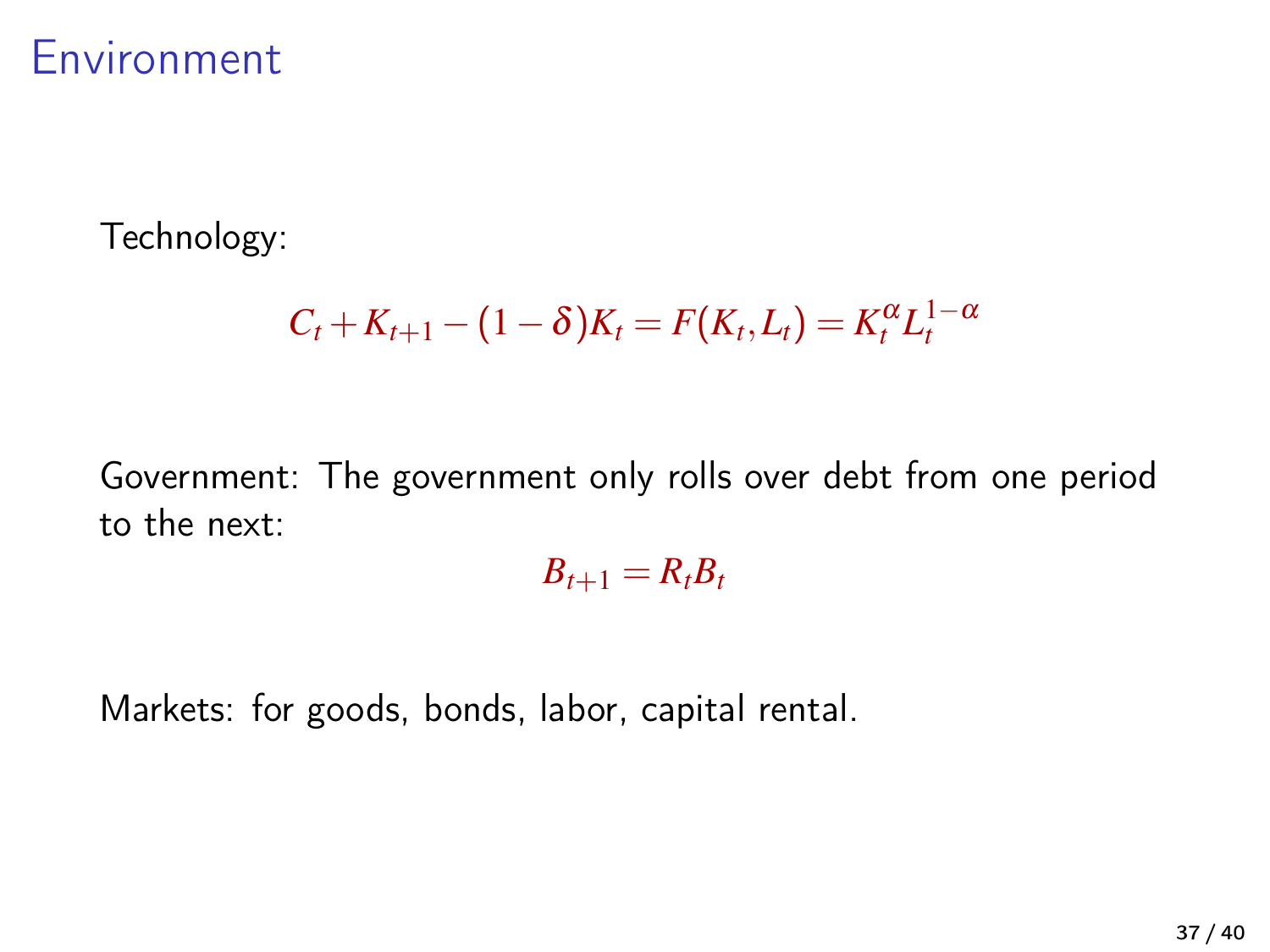#### **Questions**

- 1. Solve the household problem for a saving function.
- 2. Derive the FOCs for the firm.
- 3. Define a competitive equilibrium.
- 4. Derive the law of motion for the capital stock

$$
k_{t+1}(1+n) = \beta(1-\alpha)k_t^{\alpha} - b_{t+1}(1+n) \tag{21}
$$

where  $b = B/L$ .

- 5. Derive the steady state capital stock for  $b = 0$ . Why does it not depend on  $\delta$ ?
- 6. Derive the steady state capital stock for  $b > 0$ .
- 7. Show that the capital stock is lower in the steady state with positive debt (crowding out).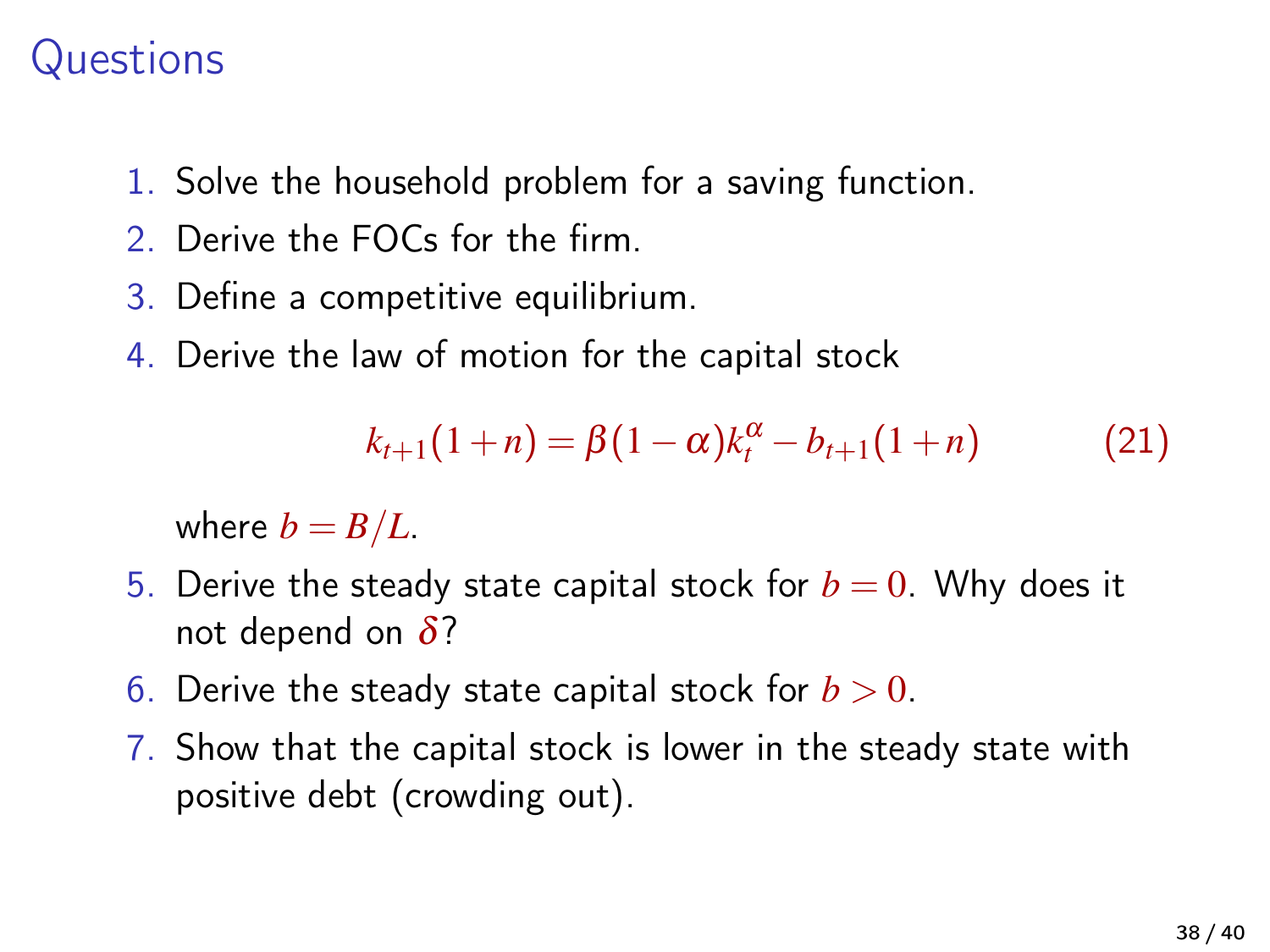# Reading

- Acemoglu  $(2009)$ , ch. 9.
- ▶ Krueger, "Macroeconomic Theory," ch. 8
- ▶ [Ljungqvist and Sargent \(2004\)](#page-39-1), ch. 9 (without the monetary parts).
- ▶ [McCandless and Wallace \(1991\)](#page-39-2)and [De La Croix and Michel](#page-39-3) [\(2002\)](#page-39-3) are book-length treatments of overlapping generations models.